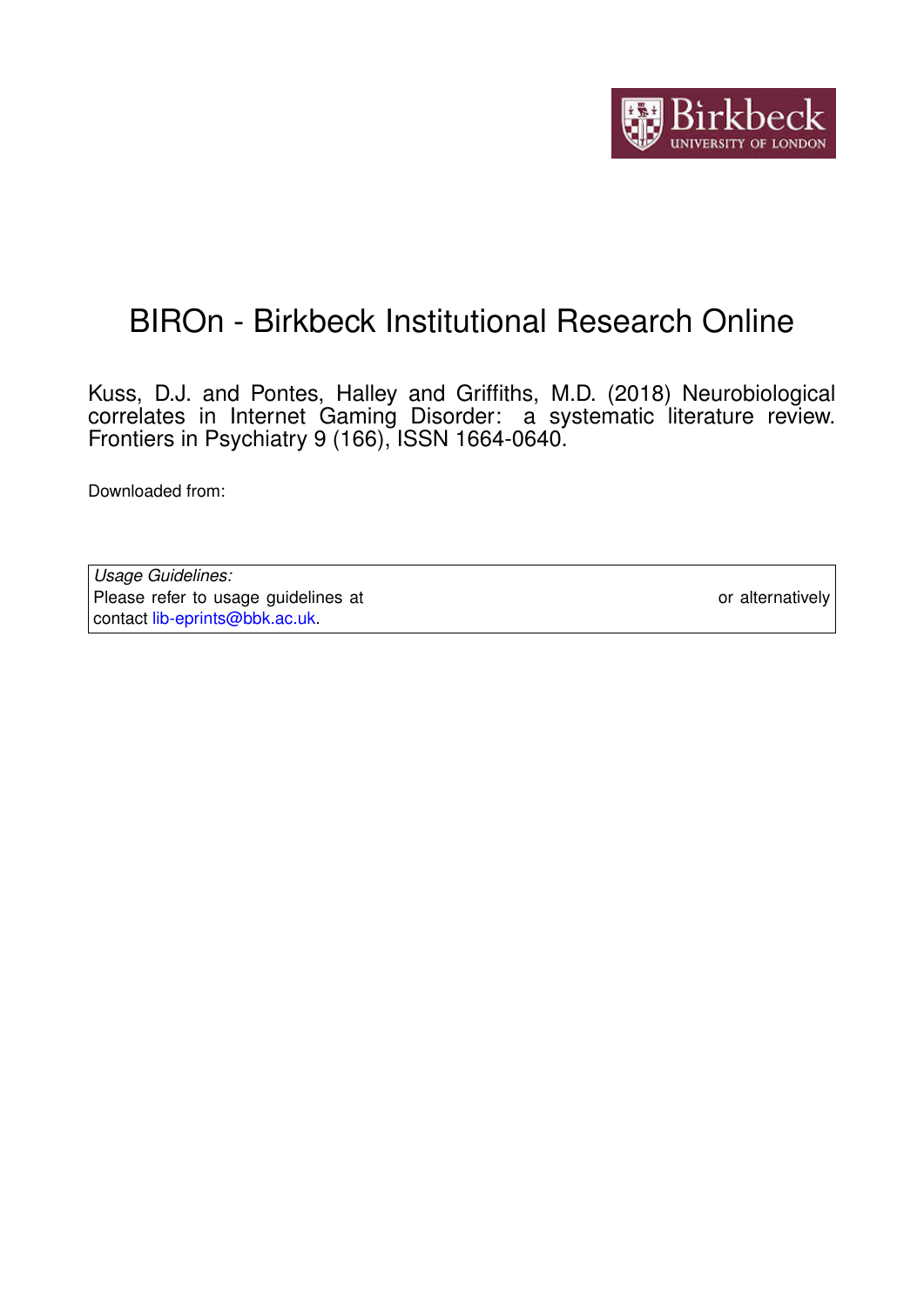



# Neurobiological Correlates in Internet Gaming Disorder: A [Systematic Literature Review](https://www.frontiersin.org/articles/10.3389/fpsyt.2018.00166/full)

[Daria J. Kuss\\*](http://loop.frontiersin.org/people/179574/overview), [Halley M. Pontes](http://loop.frontiersin.org/people/435959/overview) and [Mark D. Griffiths](http://loop.frontiersin.org/people/69839/overview)

*International Gaming Research Unit, Psychology Department, Nottingham Trent University, Nottingham, United Kingdom*

Internet Gaming Disorder (IGD) is a potential mental disorder currently included in the third section of the latest (fifth) edition of the Diagnostic and Statistical Manual for Mental Disorders (DSM-5) as a condition that requires additional research to be included in the main manual. Although research efforts in the area have increased, there is a continuing debate about the respective criteria to use as well as the status of the condition as mental health concern. Rather than using diagnostic criteria which are based on subjective symptom experience, the National Institute of Mental Health advocates the use of Research Domain Criteria (RDoC) which may support classifying mental disorders based on dimensions of observable behavior and neurobiological measures because mental disorders are viewed as biological disorders that involve brain circuits that implicate specific domains of cognition, emotion, and behavior. Consequently, IGD should be classified on its underlying neurobiology, as well as its subjective symptom experience. Therefore, the aim of this paper is to review the neurobiological correlates involved in IGD based on the current literature base. Altogether, 853 studies on the neurobiological correlates were identified on ProQuest (in the following scholarly databases: ProQuest Psychology Journals, PsycARTICLES, PsycINFO, Applied Social Sciences Index and Abstracts, and ERIC) and on MEDLINE, with the application of the exclusion criteria resulting in reviewing a total of 27 studies, using fMRI, rsfMRI, VBM, PET, and EEG methods. The results indicate there are significant neurobiological differences between healthy controls and individuals with IGD. The included studies suggest that compared to healthy controls, gaming addicts have poorer response-inhibition and emotion regulation, impaired prefrontal cortex (PFC) functioning and cognitive control, poorer working memory and decision-making capabilities, decreased visual and auditory functioning, and a deficiency in their neuronal reward system, similar to those found in individuals with substance-related addictions. This suggests both substance-related addictions and behavioral addictions share common predisposing factors and may be part of an addiction syndrome. Future research should focus on replicating the reported findings in different cultural contexts, in support of a neurobiological basis of classifying IGD and related disorders.

Keywords: Internet Gaming Disorder, IGD, fMRI, rsfMRI, VBM, PET, EEG, review

#### **OPEN ACCESS**

#### Edited by:

*Jintao Zhang, Beijing Normal University, China*

#### Reviewed by:

*Guangheng Dong, Zhejiang Normal University, China Vasileios Stavropoulos, Cairnmillar Institute, Australia*

> \*Correspondence: *Daria J. Kuss [daria.kuss@ntu.ac.uk](mailto:daria.kuss@ntu.ac.uk)*

#### Specialty section:

*This article was submitted to Psychopathology, a section of the journal Frontiers in Psychiatry*

Received: *16 October 2017* Accepted: *11 April 2018* Published: *08 May 2018*

#### Citation:

*Kuss DJ, Pontes HM and Griffiths MD (2018) Neurobiological Correlates in Internet Gaming Disorder: A Systematic Literature Review. Front. Psychiatry 9:166. doi: [10.3389/fpsyt.2018.00166](https://doi.org/10.3389/fpsyt.2018.00166)*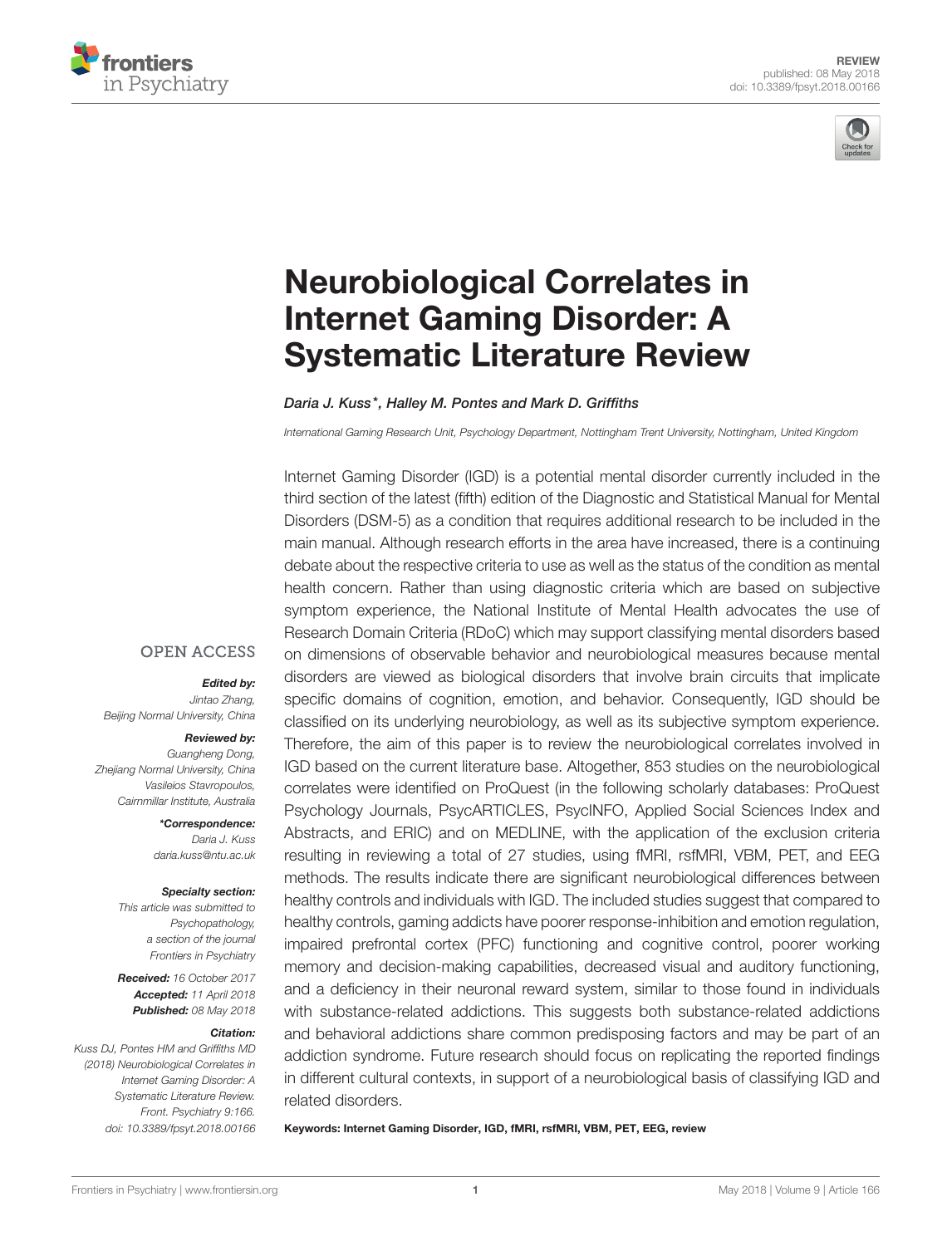# KEY CONCEPTS

**Functional Magnetic Resonance Imaging (fMRI)** measures changes neuronal activity via levels of blood oxygen (BOLD) in the brain, as blood flow in "active" brain areas increases to transport more glucose, whilst transporting additional oxygenated hemoglobin molecules.

**Resting State Magnetic Resonance Imaging (rsfMRI)**is a subtype of fMRI which measures blood oxygen levels (BOLD) to assess brain activity whilst the subject is in a resting state (i.e., not engaged in a specific activity). The aim is to investigate whether there are differences in brain function in individuals with particular conditions in comparison to healthy controls.

**Voxel-based morphometry (VBM)** helps characterize subtle structural changes in the brain without the need of prior knowledge. This is especially important given videogame use can affect brain functioning in various ways that may result in changes at the behavioral and cognitive levels.

**Positron Emission Tomography (PET)** measures metabolic activity in the brain by detecting gamma rays which are emitted through a tracer substance, which are then depicted through computer analysis.

Studies using **Electroencephalography (EEG)** are employed to detect neural activity from the underlying cortical areas (anterior, posterior, right, and left) in an individual's cerebral cortex using electrodes attached to the scalp. Using this technique, voltage fluctuations (i.e., current flow produced by excitation of neuronal synapses) are measured between pairs of electrodes.

# INTRODUCTION

Internet Gaming Disorder (IGD) is a potential mental disorder currently included in the third section of the latest (fifth) edition of the Diagnostic and Statistical Manual for Mental Disorders (DSM-5) as a condition that requires additional research to be included in the main manual [\(1\)](#page-10-0). Although research efforts in the area have increased, there is a continuing debate about the respective criteria to use as well as the status of the condition as mental health concern [e.g., [\(2,](#page-10-1) [3\)](#page-10-2)].

The controversies regarding the proposed classification of IGD in the DSM-5 concern the conceptual, theoretical, as well as methodological issues that have been raised by a number of scholars in the field. Firstly, it has been stated that the addiction framework is restricting because rather than being an addiction, problematic gaming may be the result of maladaptive coping and seeking to satisfy previously unmet needs [\(4\)](#page-11-0). However, research [\(5\)](#page-11-1) has also shown that dysfunctional coping and Internet addiction do not have to be mutually exclusive, but that the former predicts the latter, and may therefore suggest that gaming is a form of self-medication, and which is similar to other addictions [\(6\)](#page-11-2). Secondly, it has been argued that if IGD results from other mental disorders it cannot be considered a bona fide addiction [\(7\)](#page-11-3). However, from a clinical perspective, it is clear that comorbidity is the norm, not an exception, and this holds not just for Internet and gaming addiction [\(6,](#page-11-2) [8\)](#page-11-4), but also for other psychopathology [\(9\)](#page-11-5) including other addictions [\(6\)](#page-11-2). Thirdly, previous research on IGD has been criticized for its methodological limitations, given that most research in the area has been conducted using non-clinical populations using psychometric (and therefore subjective) measures [\(10\)](#page-11-6). However, there are increasing numbers of studies evaluating treatmentseeking clinical patients with IGD [e.g., [\(11](#page-11-7)[–23\)](#page-11-8)]. Furthermore, methodological limitations of research in the young field of IGD are limiting our understanding and generalization of findings, and therefore it is of utmost importance to continue researching the phenomenon both from a clinical perspective and using methods that can be considered more objective, such as assessing the neurobiological underpinnings of IGD.

Rather than assessing IGD subjectively by relying on diagnostic criteria which are based on subjective symptom experience, the National Institute of Mental Health [\(24\)](#page-11-9) advocates the use of Research Domain Criteria (RDoC) which may support classifying mental disorders based on dimensions of observable behavior and neurobiological measures because mental disorders are viewed as biological disorders that involve brain circuits that implicate specific domains of cognition, emotion, and behavior. Consequently, IGD should be classified on its underlying neurobiology as well as its subjective symptom experience. Therefore, the aim of this paper is to review the neurobiological correlates in IGD based on the current literature base.

# **METHODS**

Inclusion criteria used for the present review were: (i) assessing neurobiological mechanisms in IGD, (ii) empirical studies, (iii) using neuroimaging techniques, (iv) published in a peerreviewed journal, (v) written in English, and (vi) published since 2012 as previous reviews have covered the timeframe before then [\(25\)](#page-11-10). The database ProQuest was searched, including the following databases: Applied Social Sciences Index and Abstracts (ASSIA), ERIC, ProQuest Psychology Journals, PsycARTICLES, and PsycINFO, with another search performed on MEDLINE. The search included the most common types of neuroimaging techniques used in IGD research [i.e., electroencephalogram (EEG), positron emission tomography (PET), single-photon emission computed tomography (SPECT), functional magnetic resonance imaging (fMRI), structural magnetic resonance imaging (sMRI), diffusion-tensor imaging (DTI)] as reported in a previous systematic review [i.e., [\(25\)](#page-11-10)], leading to the following search strategy: (patholog<sup>∗</sup> OR problem<sup>∗</sup> OR addict<sup>∗</sup> OR compulsive OR dependen<sup>∗</sup> OR disorder<sup>∗</sup> ) AND (video OR computer OR internet) gam<sup>∗</sup> AND (neuroimaging OR eeg OR pet OR spect or fmri OR smri OR dti). Each study's title and abstract were screened for eligibility. Full texts of all potentially relevant studies were then retrieved and further examined for eligibility.

# RESULTS

A total of 853 studies (ProQuest  $n = 745$ ; MEDLINE  $n =$ 108) were initially identified, with the search performed on the ProQuest website yielding the following results: ProQuest Psychology Journals  $n = 524$ ; PsycARTICLES  $n = 115$ ; PsycINFO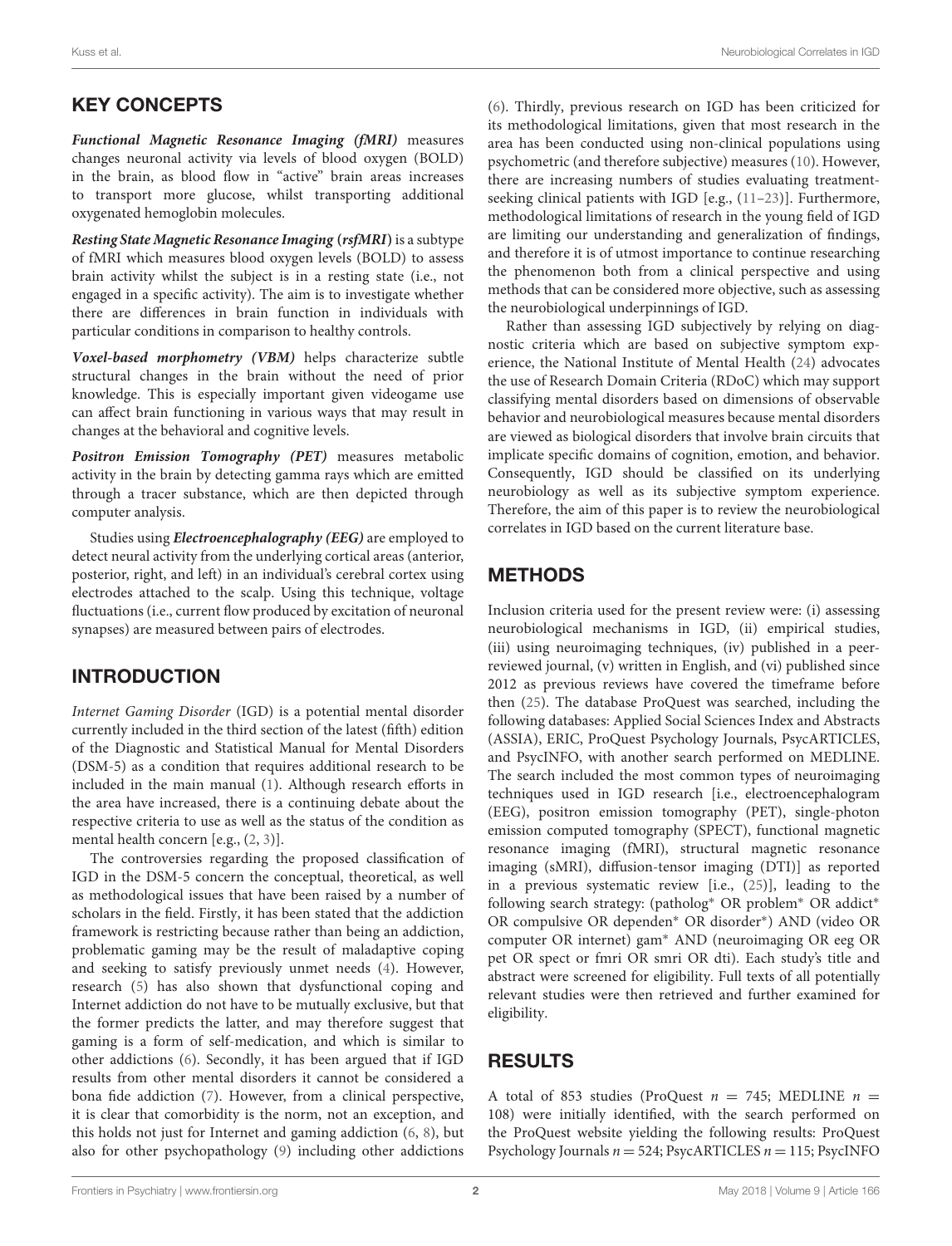

<span id="page-3-0"></span> $n = 106$ ; Applied Social Sciences Index and Abstracts  $n = 0$ ; and ERIC  $n = 0$ . All 853 papers had their titles and abstracts screened, resulting in the exclusion of 820 papers that were of no relevance for the present review, leaving 33 studies which were eligible for further review. Of these, six papers had to be further excluded because they were either duplicates ( $n = 2$ ), did not assess IGD (*n*)  $= 1$ ), or review papers ( $n = 3$ ). A total of 27 studies were deemed eligible for further analysis as they met the inclusion criteria. The selection process is detailed in the flow chart in **[Figure 1](#page-3-0)**.

# Functional Magnetic Resonance Imaging (fMRI)

With fMRI, changes in the levels of blood oxygen (BOLD) in the brain are measured because they denote neuronal activity. The ratio of oxyhemoglobin (i.e., hemoglobin which contains oxygen in the blood) to deoxyhemoglobin (i.e., hemoglobin which has released oxygen) in the brain is measured as blood flow in "active" brain areas increases to transport more glucose, whilst transporting additional oxygenated hemoglobin molecules. Measuring this metabolic activity in the brain allows for finer and more detailed imaging of the brain relative to structural MRI. Moreover, the benefits of fMRI comprise the speed of brain imaging, spatial resolution, and no possible health risk in comparison to PET scans [\(26\)](#page-11-11). A total of four studies were identified that used fMRI in the study of IGD [\(27–](#page-11-12)[30\)](#page-11-13). The details of these studies are presented in **[Table 1](#page-4-0)** below.

Taken together, the fMRI studies using adolescent samples in China diagnosed with IGD [\(28,](#page-11-14) [30\)](#page-11-13) suggested that there were differences between these individuals in comparison to healthy controls with regards to their neurobiology. Specifically, adolescents with IGD were found to have a higher activity in the superior medial frontal gyrus, right anterior cingulate cortex (ACC), right superior and middle frontal gyrus, the left inferior parietal lobule, the left precentral gyrus, and the left precuneus and cuneus, indicating worse response-inhibition and impaired prefrontal cortex (PFC) functioning [\(28\)](#page-11-14) given previous research as shown that the left frontoparietal network is responsible for response inhibition [\(31\)](#page-11-15). There was less activity in the bilateral middle and inferior temporal gyri which are responsible for visual processing (such as face recognition), and the right superior parietal lobule (responsible for spatial orientation), suggesting decreased visual and auditory functioning [\(28\)](#page-11-14). Another fMRI study included in this review included male gamers in the Netherlands [\(29\)](#page-11-16) and used Go-NoGo and Stroop tasks to assess impulsivity and inhibitory control, finding that problem video game players have lower brain activity in the left inferior frontal gyrus, right inferior parietal lobe in comparison to matched casual gaming controls, indicating that problem gamers have a lower inhibitory control [similar to the results regarding impaired inhibitory control outlined in Ding et al.'s study [\(28\)](#page-11-14)], with no differences found in attention control and error processing.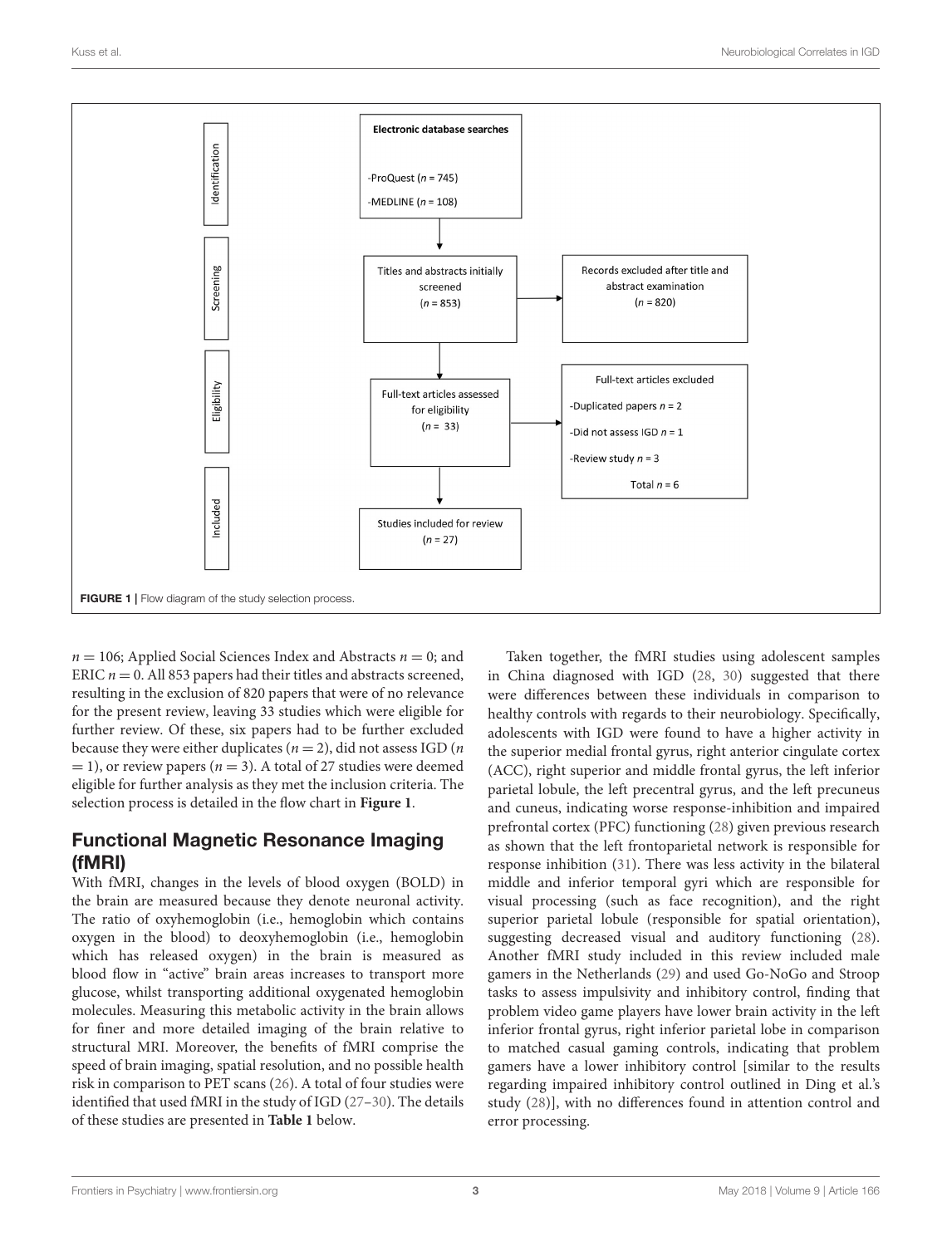| Author                 | Sample                                                                                                                                                                 | Aims                                                                                                                                                        | <b>Findings</b>                                                                                                                                                                        |
|------------------------|------------------------------------------------------------------------------------------------------------------------------------------------------------------------|-------------------------------------------------------------------------------------------------------------------------------------------------------------|----------------------------------------------------------------------------------------------------------------------------------------------------------------------------------------|
| Ding et al. (28)       | $N = 34$ adolescents recruited from a<br>mental health center in China (50 male;<br>mean age $= 16.4$ , $SD = 3.2$ years)                                              | To assess whether sub-facets of trait<br>impulsivity are linked to brain regions<br>associated with impaired impulse inhibition<br>in individuals with IGD  | PFC involved in circuit modulating<br>impulsivity. Impaired PFC function related<br>to high impulsivity in adolescents with IGD,<br>and may contribute to IGD process                  |
| <b>Sun et al. (30)</b> | $N = 39$ adolescents and adults with IGD<br>recruited form mental health center, and<br>healthy controls in China (83% male; mean<br>$age = 20.5$ , $SD = 3.55$ years) | To investigate whether diffusional kurtosis<br>imaging (DKI) can be used to detect<br>changes in gray matter (GM) in individuals<br>with IGD                | DKI can detect subtle differences in GM<br>microstructure between IGD and healthy<br>individuals. DKI model can provide<br>sensitive imaging biomarkers for assessing<br>IGD severity. |
| Dieter et al. (27)     | $N = 32$ adults with IGD recruited in mental<br>health center, and healthy controls in<br>Germany (91% male; mean age $= 26.7$ ,<br>$SD = 6.3 \text{ years}$           | To measure psychological and<br>neurobiological correlates of relationship<br>between avatar and concepts of self and<br>ideal self in individuals with IGD | Disordered gamers identify significantly<br>more with their avatar than non-disordered<br>individuals. Avatar may replace gamers'<br>ideal self-whilst addiction develops.             |
| Luijten et al. (29)    | $N = 34$ male gamers in the Netherlands<br>(mean age $= 20.8$ , $SD = 3.1$ years)                                                                                      | To assess cognitive control deficits in<br>individuals with IGD (e.g., inhibitory<br>control, error processing, attention control)                          | Reduced inhibitory control, but error<br>processing and attention control normal.                                                                                                      |

<span id="page-4-0"></span>TABLE 1 | Functional magnetic resonance imaging (fMRI) studies of Internet Gaming Disorder (IGD).

Moreover, diffusional kurtosis imaging (measuring water diffusion processes in the brain to assess microstructures) and voxel-based morphometry indicated that adolescents with IGD had lower kurtosis parameters in gray matter (GM) in various neuronal areas, whilst their GM volume in the temporal and parahippocampal gyri was higher, and lower in their left precentral gyrus. Based on the differences found in the assessed mean kurtosis metrics (i.e., water diffusion) between Internet gaming addicts and healthy controls and the brain areas detailed above [\(30\)](#page-11-13), it appears there are significant differences in the microstructure of the brain between these groups, pointing to a particular IGD pathophysiology [\(30\)](#page-11-13). [For a detailed representation of the peak MNI coordinates of the voxel and cluster analysis of this study, please refer to the summary provided regarding the MK changes, differences in axial and radial kurtosis between the Internet gaming addiction and the control groups (Sun et al., pp. 48ff.)].

The final fMRI study using adult players of Massively Multiplayer Online Role-Playing Games (MMORPGs) with IGD in Germany [\(27\)](#page-11-12) showed that they identify with their in-game avatar (i.e., their virtual character), which leads to activation of brain areas associated with self-identification and self-conceptrelate processing, i.e., the left angular gyrus, suggesting avataridentification may be a consequence of compensating for social anxiety, resulting in developing IGD.

### Resting State Magnetic Resonance Imaging (rsfMRI)

rsfMRI is a subtype of fMRI which measures blood oxygen levels (BOLD) to assess brain activity whilst the subject is in a resting state (i.e., not engaged in a specific activity). The aim is to investigate whether there are differences in brain function in individuals with particular conditions in comparison to healthy controls [\(32\)](#page-11-17). In the present review, a total of seven studies used rsMRI to study IGD were included [\(33](#page-11-18)[–39\)](#page-11-19). Study details are provided in **[Table 2](#page-5-0)**.

Taken together, the rsfMRI studies identified in the present review suggest individuals with IGD have an impaired cognitive control [[\(34\)](#page-11-20)–[\(36,](#page-11-21) [38,](#page-11-22) [39\)](#page-11-19)], and a deficiency in their ventral striatum reward system [\(33\)](#page-11-18). Cognitive control in IGD individuals was assessed using a color-word Stroop task, decreased fractional anisotropy (FA) in the right salience network, indicating reduced fiber density, axonal diameter, and myelination in white matter (WM), which may explain problem in regulating the salience network in individuals with IGD that may be associated with impaired cognitive control [\(36\)](#page-11-21). Decreased WM density in the inferior frontal gyrus, insula, amygdala and anterior cingulate have been demonstrated in individuals with Internet gaming addiction relative to healthy controls, indicating decreased capacities of decision-making, behavioral inhibition and emotion regulation in the IGA group [\(34\)](#page-11-20). In addition to this, it has been shown that individuals with IGD have decreased fractional amplitudes of low-frequency fluctuation (measuring local brain activity which has been linked to psychiatric disorders) in the cerebellum and increased values in the superior temporal gyrus, suggesting impaired executive function, working memory and decision-making in IGD subjects relative to healthy controls, but also more brain activity that may be associated with increased sensory-motor coordination in IGD [\(35\)](#page-11-23). Research has also indicated an increased volume of the right caudate and nucleus accumbens (driving the experience of pleasure in the human brain) and reduced strength of resting state functional connectivity in the PFC, tied to decreased cognitive control, similar to these found in substance-related disorders [\(38\)](#page-11-22). Furthermore, research has found that individuals with IGD have decreased voxelmirrored homotopic connectivity (measuring the connectivity between brain hemispheres) between the left and right superior frontal gyrus, frontal and middle frontal gyrus, indicating reduced interhemispheric communication in the brain of IGD individuals relative to healthy controls, impacting decisionmaking, craving and inhibitory errors [\(39\)](#page-11-19). Moreover, it has been found that individuals who frequently play MMORPGs such as World of Warcraft have a lower physiological responsiveness in the ventral striatum when anticipating monetary rewards with ventral striatum activity differing both with task-based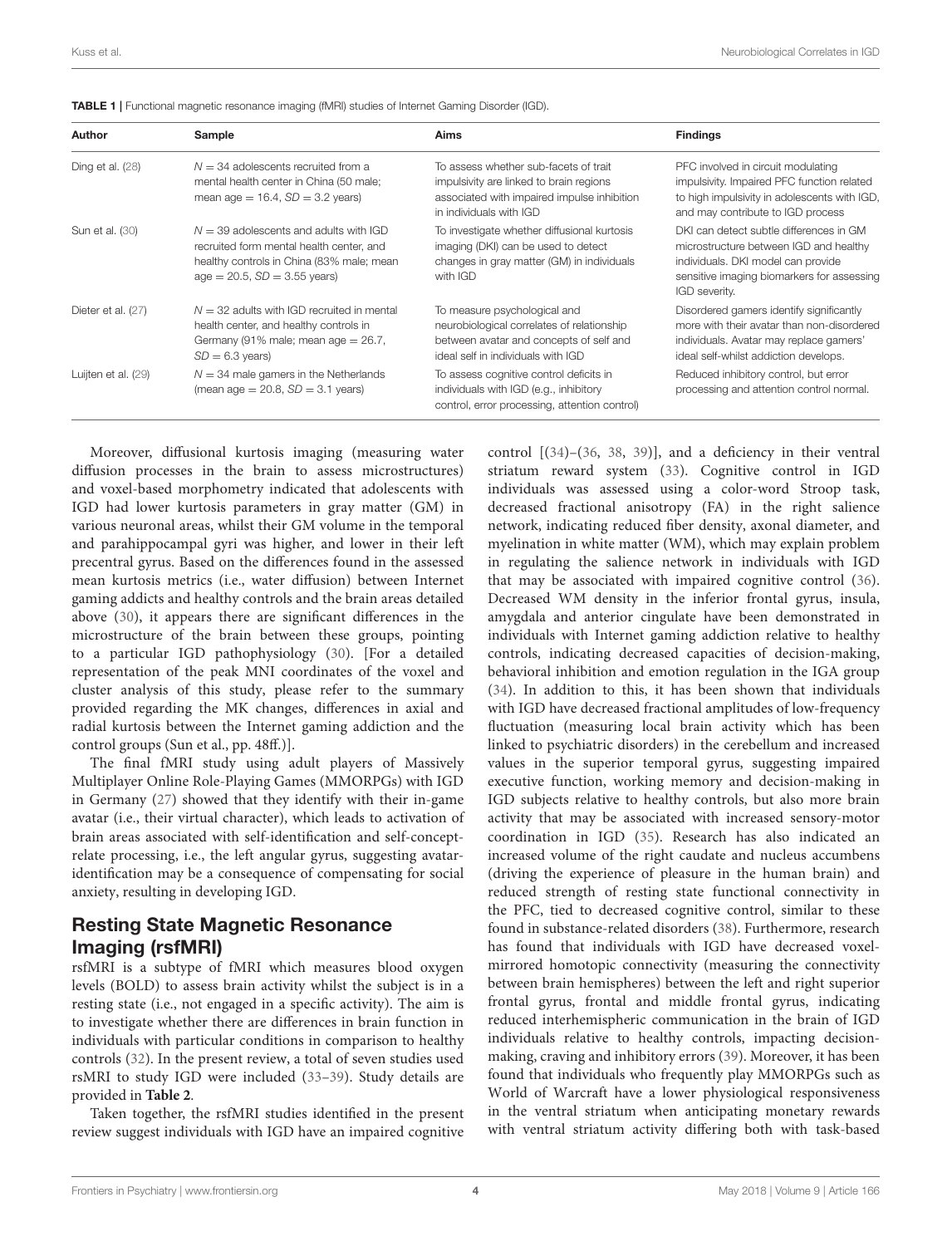| <b>IADLE 4</b>   Nestrity state magnetic resonance imaging (ishvirti) studies of internet Gaming Disorder (IGD). |                                                                                                                    |                                                                                                                                                               |                                                                                                                                                                                                                        |  |
|------------------------------------------------------------------------------------------------------------------|--------------------------------------------------------------------------------------------------------------------|---------------------------------------------------------------------------------------------------------------------------------------------------------------|------------------------------------------------------------------------------------------------------------------------------------------------------------------------------------------------------------------------|--|
| Author                                                                                                           | Sample                                                                                                             | Aims                                                                                                                                                          | <b>Findings</b><br>Right salience network associated with<br>impaired executive function. Structural<br>connectivity differences between<br>adolescents with IGD and healthy controls                                  |  |
| Xing et al. (36)                                                                                                 | $N = 34$ adolescents in China (61% male;<br>mean age = $19.1$ , $SD = 0.7$ years)                                  | To assess the relationship between the<br>salience network and cognitive control in<br>adolescents with IGD                                                   |                                                                                                                                                                                                                        |  |
| Yuan et al. (38)                                                                                                 | $N = 87$ adolescents and young adults in<br>China (75% male; mean age = 19, $SD =$<br>1.4 years, range = $15-23$ ) | To assess differences in striatum volume<br>and resting-state functional connectivity<br>(RSFC) networks between individuals with<br>IGD and healthy controls | Differences in striatum volume and<br>frontostriatal circuits RSFC between<br>individuals with IGD and healthy controls.<br>Cognitive control deficits in IGD correlated<br>with reduced frontostriatal RSFC strength. |  |
| Yuan et al. (33)                                                                                                 | $N = 33$ young male gamers and<br>non-gamers in Germany (mean age =<br>$25.5, SD = 4.2, range = 18-34$             | To assess whether World of Warcraft<br>layers have deficient reward system                                                                                    | Evidence for reward system deficiency in<br>frequent online gamers, including<br>significantly decreased neural activation<br>during anticipation of small and large<br>monetary rewards in ventral striatum           |  |
| Lin et al. (34); Lin<br>et al. (35)                                                                              | $N = 52$ male young individuals in China<br>(mean age = $22.2$ , $SD = 3.1$ years)                                 | To assess abnormal spontaneous brain<br>activity in IGD with low-frequency<br>fluctuation (fALFF) at different frequency<br>bands                             | Individuals with IGD had lower fALFF<br>values in superior temporal gyrus and<br>higher fALFF values in cerebellum                                                                                                     |  |
| Wang et al. (39)                                                                                                 | $N = 41$ adolescents in China (mean age =<br>16.9, $SD = 2.7$ years; range = 14-17)                                | To assess interhemispheric resting state<br>functional connectivity of individuals with<br>IGD using voxel-mirrored homotopic<br>connectivity (VMHC)          | Individuals with IGD had decreased VMHC<br>between orbital part of left and right<br>superior, middle and inferior frontal gyrus                                                                                       |  |
|                                                                                                                  |                                                                                                                    |                                                                                                                                                               |                                                                                                                                                                                                                        |  |

<span id="page-5-0"></span>

| <b>TABLE 2</b>   Resting state magnetic resonance imaging (rsfMRI) studies of Internet Gaming Disorder (IGD). |  |
|---------------------------------------------------------------------------------------------------------------|--|
|---------------------------------------------------------------------------------------------------------------|--|

as well as resting-state fMRI, with the deficient sensitivity to reward predisposing individuals to excessive gaming (rather than reward system deficiency being the result of excessive gaming) [\(33\)](#page-11-18).

#### Voxel-Based Morphometry (VBM)

VBM is a useful technique for understanding IGD as it helps characterize subtle structural changes in the brain without the need of prior knowledge [\(40\)](#page-11-24). This is especially important given videogame use can affect brain functioning in various ways that may result in changes at the behavioral and cognitive levels [\(41\)](#page-11-25). This subsection will briefly outline some of the key findings obtained from IGD studies using VBM, and more information is provided in **[Table 3](#page-6-0)**.

Lee et al. [\(42\)](#page-11-26) utilized VBM to investigate the association between GM abnormalities and impulsivity in IGD, and found that IGD subjects exhibited smaller GM volume in brain regions related to executive control, such as the ACC and the supplementary motor area (SMA). It was also found that GM volumes in the ACC and the SMA were negatively associated with impulsiveness, and that IGD subjects exhibited smaller GM volume in the lateral prefrontal and parietal cortices comprising the left ventrolateral PFC and the left inferior parietal lobule when compared to healthy controls. Lee et al. [\(42\)](#page-11-26) also found that GM volumes in the left ventrolateral PFC were negatively correlated with lifetime usage of videogames. Similarly, further research showed links between GM and impulsivity in IGD individuals. More specifically, Du et al. [\(43\)](#page-11-27) found that IGD individuals present with higher levels of impulsivity associated with GM volume of the right dorsomedial prefrontal cortex (DMPFC), the bilateral insula and the orbitofrontal cortex (OFC), the right amygdala and decreased left fusiform gyrus.

Taken together, these findings suggest GM abnormalities in areas related to executive control may contribute to greater impulsivity in young male adults with IGD, and that dysfunction of these brain areas involved in behavior inhibition, attention and emotion regulation might contribute to impulse control problems in adolescents with IGD [\(44\)](#page-11-28).

Further research showed that GM density of the bilateral amygdala decreased and the connectivity between the PFC/insula and the amygdala increased in IGD individuals, which suggests emotion dysregulation [\(44\)](#page-11-28). Furthermore, the altered correlations between impulsivity and GM volume in the DMPFC, OFC, insula, amygdala and the fusiform in IGD adolescents indicate that dysregulation in the brain networks involved in behavior inhibition, attention and emotion regulation might contribute to higher impulsivity levels in adolescents presenting with IGD.

VBM research has helped identifying specific brain regions with GM changes in IGD. Jin et al. [\(45\)](#page-12-0) found that IGD adolescents showed decreased GM volume in the frontal regions including the bilateral dorsolateral PFC, OFC, ACC, the right SMA and cerebellum after controlling for age and gender effects. These findings are in line with previous studies suggesting GM deficits in the OFC can occur in IGD individuals [\(46\)](#page-12-1), the involvement of several PFC regions and related PFC –striatal circuits in the process of IGD, and IGD may share similar neural mechanisms with substance dependence at the circuit level.

VBM research has also identified potential detrimental effects of IGD on cognitive control functioning. Wang et al. [\(39\)](#page-11-19) reported that GM volume of the bilateral ACC, precuneus, SMA, superior parietal cortex, left dorsal lateral PFC, left insula, and bilateral cerebellum decreased significantly in IGD individuals. This study suggests that the alteration of GM volume is associated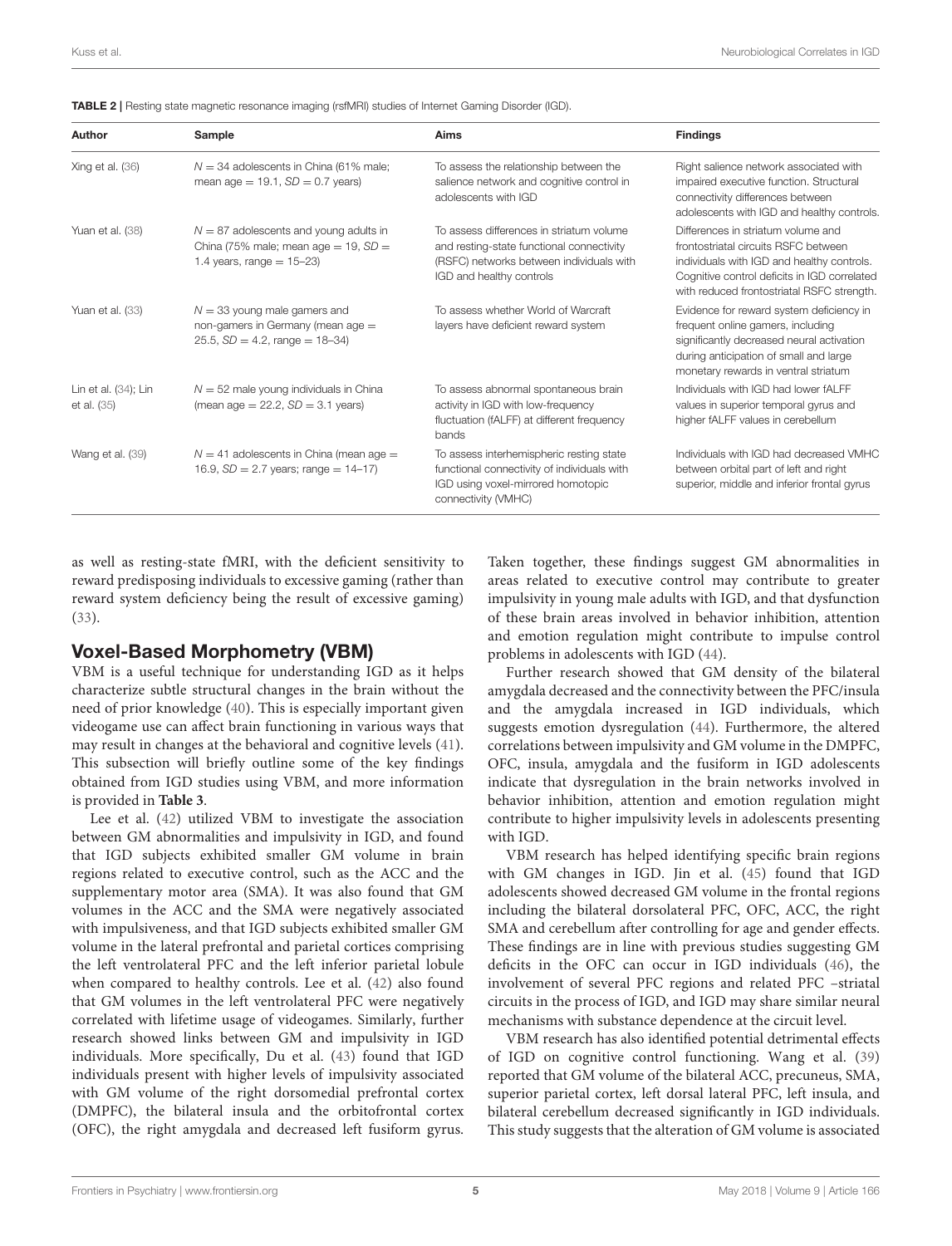| Author            | Sample                                                                                                                            | Aims                                                                                                                                                           | <b>Findings</b>                                                                                                                                                                                                                                                                           |
|-------------------|-----------------------------------------------------------------------------------------------------------------------------------|----------------------------------------------------------------------------------------------------------------------------------------------------------------|-------------------------------------------------------------------------------------------------------------------------------------------------------------------------------------------------------------------------------------------------------------------------------------------|
| Lee et al. $(42)$ | $N = 61$ adolescents and young adults in<br>South Korea (100% male; mean age =<br>23.5, $SD = 2.7$ years, range = 18-28<br>years) | To identify gray matter (GM) changes<br>associated with IGD and assess difficulties<br>in executive control by evaluating<br>impulsivity                       | IGD subjects showed smaller GM volume<br>in brain areas related to executive control.<br>The GM volume in the anterior cingulate<br>cortex and the supplementary motor area<br>were negative associated to impulsivity                                                                    |
| Du et al. (43)    | $N = 52$ adolescents and young adults in<br>China (100% male; mean age $= 17$ , SD $=$<br>3 years)                                | To investigate potential altered structural<br>correlates of impulsivity in IGD adolescents<br>compared to healthy controls                                    | IGD individuals presented with dysfunction<br>in different brain areas involved in the<br>behavior inhibition, attention and emotion<br>regulation                                                                                                                                        |
| Ko et al. (44)    | $N = 60$ adolescents and young adults in<br>Taiwan (100% male; mean $age = 23.6$ , SD<br>$= 2.5$ years)                           | To evaluate GM density and functional<br>connectivity (FC) in individuals with IGD                                                                             | IGD individuals showed altered GM<br>density over the amygdala. Further<br>analysis of the amygdala indicated<br>impaired FC to the frontal lobe                                                                                                                                          |
| Jin et al. (45)   | $N = 46$ young adults in China (65% male;<br>mean age = $19.1$ , $SD = 1.1$ year)                                                 | To assess the abnormal structural<br>resting-state properties of several frontal<br>regions in individuals with IGD                                            | IGD individuals showed significant<br>decreased GM volume in the prefrontal<br>cortex (PFC) regions including the bilateral<br>dorsolateral prefrontal cortex (DLPFC),<br>orbitofrontal cortex (OFC), anterior<br>cingulate cortex (ACC), and the right<br>supplementary motor area (SMA) |
| Weng et al. (46)  | $N = 34$ adolescents in China (82% female;<br>mean age = $16.3$ , $SD = 3.0$ years)                                               | To investigate the differences in the brain<br>morphology between IGD subjects and<br>healthy controls, and to explore the neural<br>possible mechanism of IGD | IGD individuals showed significant GM<br>atrophy in the right OFC, bilateral insula,<br>and right SMA. Overall, microstructure<br>abnormalities of GM and white matter<br>(WM) were found in IGD subjects                                                                                 |
| Wang et al. (39)  | $N = 56$ adolescents in China (67% male;<br>mean age = $18.8$ , $SD = 1.3$ year)                                                  | To investigate cognitive control function<br>and potential alteration of brain GM<br>volume in IGD individuals                                                 | GM volume of the bilateral ACC,<br>precuneus, SMA, superior parietal cortex,<br>left DLPFC, left insula, and bilateral<br>cerebellum decreased in IGD individuals in<br>comparison to healthy controls                                                                                    |
| Lin et al. $(34)$ | $N = 71$ young adults in China (100% male;<br>mean age = $22.2$ , $SD = 3.1$ years)                                               | To assess if IGD contributes to cerebral<br>structural changes by examining GM and<br>WM density changes in IGD individuals                                    | IGD individuals showed significant lower<br>GM and WM density in several areas of<br>the brain involved in decision-making,<br>behavioral inhibition, and emotional<br>requlation                                                                                                         |

<span id="page-6-0"></span>TABLE 3 | Voxel-based morphometry (VBM) studies of Internet Gaming Disorder (IGD).

with performance change of cognitive control in adolescents with IGD, highlighting substantial brain image effects induced by IGD.

Previous VBM research has reported abnormal GM and WM volume in IGD. Lin et al. [\(34\)](#page-11-20) found that IGD individuals exhibited significantly lower GM density in the bilateral inferior frontal gyrus, left cingulate gyrus, insula, right precuneus, and right hippocampus. It was also found that IGD individuals showed significantly lower WM density in the inferior frontal gyrus, insula, amygdala, and anterior cingulate than healthy controls [\(34\)](#page-11-20). These findings converge with those reported in earlier studies where IGD subjects were shown to present smaller insular GM density [e.g., [\(46,](#page-12-1) [47\)](#page-12-2)], and IGD can negatively affect processes involved in decision-making, behavioral inhibition and emotion.

Overall, VBM research has been helpful in demonstrating potential structural brain changes of IGD individuals. Many of the brain regions found to be altered in IGD individuals have been previously linked to functions contributing to the development of addictive or compulsive behaviors [\(48\)](#page-12-3). For example, decreased OFC thickness has been identified in individuals with substance-use disorders and behavioral addictions, further implying the development of IGD may involve brain regions similar to those involved in these conditions [\(49,](#page-12-4) [50\)](#page-12-5). Although some of the studies reported found changes across different brain regions, these discrepancies help illustrate different ways in which IGD can affect overall brain functioning and the changes it may produce at the behavioral and cognitive level [\(41\)](#page-11-25), further highlighting the complexity of the phenomenon. Moreover, given that many of the VBM studies reviewed were conducted in adolescent samples and that their brain is still developing, the results reported may not be generalizable across all age groups. One potential avenue to control for this would be to conduct similar studies in samples of children and adults to compare the findings obtained.

# Positron Emission Tomography (PET)

PET has been utilized to demonstrate that dopamine is released in the human striatum during videogame play, and that playing videogames can lead to significant changes in brain chemistry similar to pharmacologically induced changes [\(51\)](#page-12-6). The PET studies are summarised in **[Table 4](#page-7-0)**. Much evidence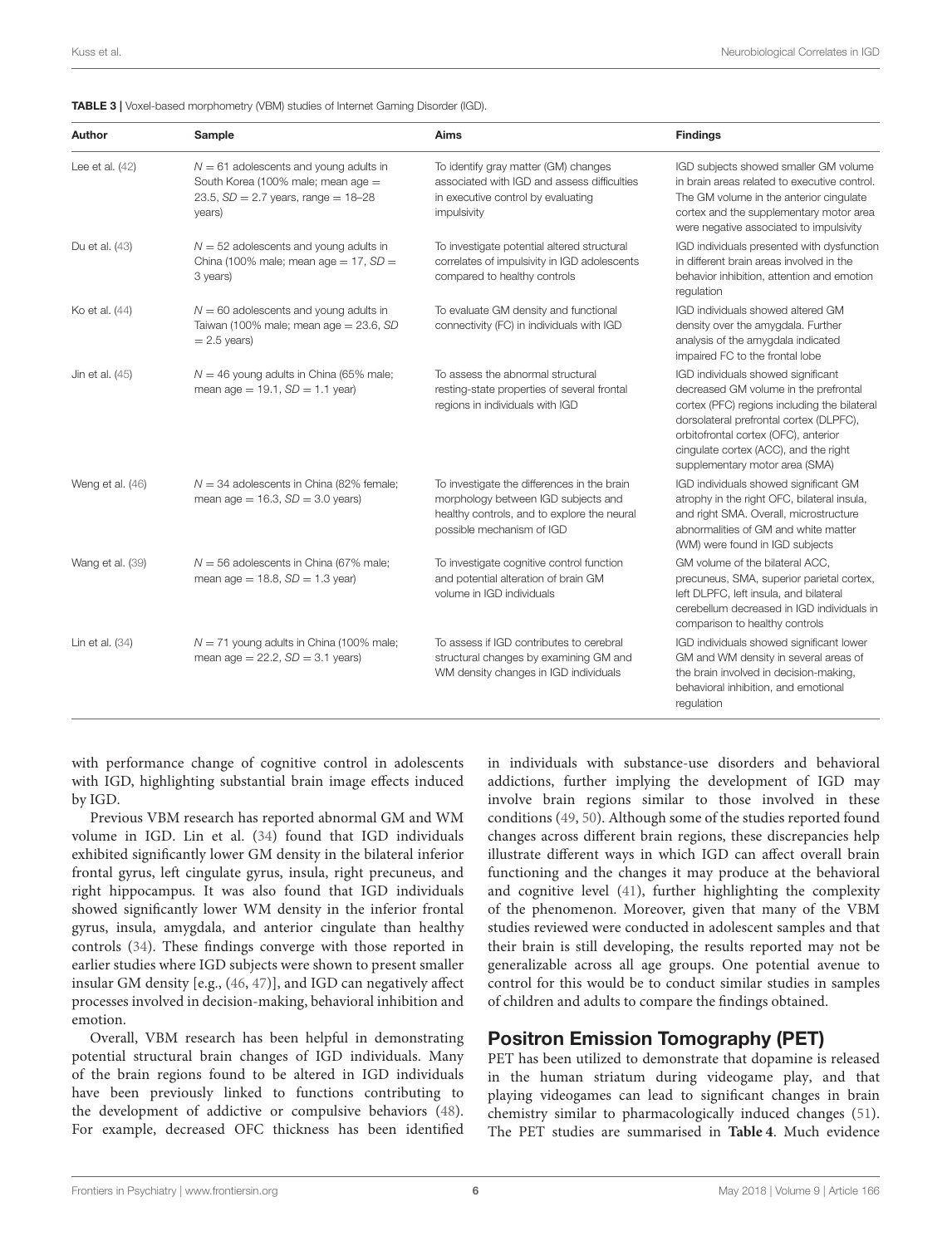| Author           | Sample                                                                                                 | Aims                                                                                                                                                         | <b>Findings</b>                                                                                                                                                                                                                                                                                                                                           |
|------------------|--------------------------------------------------------------------------------------------------------|--------------------------------------------------------------------------------------------------------------------------------------------------------------|-----------------------------------------------------------------------------------------------------------------------------------------------------------------------------------------------------------------------------------------------------------------------------------------------------------------------------------------------------------|
| Park et al. (54) | $N = 20$ young adults in South Korea<br>(100% male; mean age = $24.7$ , $SD = 2.4$<br>years)           | To investigate the differences in regional<br>cerebral glucose metabolism at resting<br>state in IGD individuals                                             | IGD individuals showed greater impulsivity<br>and severity of IGD and impulsiveness<br>were associated. IGD individuals had<br>increased glucose metabolism in the<br>orbitofrontal cortex (OFC), striatum, and<br>sensory regions that are implicated in<br>impulse control, reward processing, and<br>somatic representation of previous<br>experiences |
| Tian et al. (55) | $N = 26$ adolescents and young adults in<br>China (100% male; mean age $= 23.5$ , SD<br>$= 2.6$ years) | To assess brain dopamine D2<br>(D <sub>2</sub> )/Serotonin 2A (5-HT <sub>2A</sub> ) receptor<br>function and glucose metabolism in IGD<br><i>individuals</i> | IGD individuals showed decreased<br>glucose metabolism in the prefrontal,<br>temporal, and limbic systems. Further<br>dysregulation of D <sub>2</sub> receptors was found<br>in the striatum and associated to years of<br><b>IGD</b>                                                                                                                     |

<span id="page-7-0"></span>

|  | <b>TABLE 4</b>   Positron emission tomography (PET) studies of Internet Gaming Disorder (IGD). |  |  |  |  |
|--|------------------------------------------------------------------------------------------------|--|--|--|--|
|--|------------------------------------------------------------------------------------------------|--|--|--|--|

has implicated the dopaminergic system in the regulation of rewarding behaviors and behavioral addictions, such as IGD [\(52,](#page-12-9) [53\)](#page-12-10).

In a <sup>18</sup>F-fluorodeoxyglucose PET study conducted by Park et al. [\(54\)](#page-12-7) using a male sample of nine healthy controls and 11 IGD gamers, the authors found greater impulsiveness in IGD players in comparison to healthy controls. Additionally, the imaging data showed IGD gamers had significantly increased glucose metabolism in the right middle orbitofrontal gyrus, left caudate nucleus, and right insula, and decreased metabolism in the bilateral postcentral gyrus, left precentral gyrus, and bilateral occipital regions compared to the control group. In summary, these findings suggest that IGD may share psychological and neural mechanisms with other types of impulse control disorders and substance/nonsubstance-related addiction experiences.

Further research using PET has been carried out in an attempt to shed light on the neurobiological mechanisms of IGD. Tian et al. [\(55\)](#page-12-8) investigated brain dopamine  $D_2$  ( $D_2$ )/Serotonin 2A (5-HT2A) receptor function and glucose metabolism and whether there was an association between  $D_2$  receptor and glucose metabolism in a sample of 12 drug-naïve adult males meeting the criteria for IGD and 14 healthy controls using PET and <sup>11</sup>C-N-methylspiperone to assess the availability of  $D_2/5$ -HT<sub>2A</sub> receptors and with <sup>18</sup>F-fluorodeoxyglucose to assess regional brain glucose metabolism, a marker of brain function. The findings o suggested IGD individuals presented with significantly decreased glucose metabolism in the prefrontal, temporal, and limbic systems. Additionally, dysregulation of  $D_2$  receptors was observed in the striatum and associated with history of excessive videogame play. Further, low levels of  $D_2$  receptors in the striatum were significantly associated with decreased glucose metabolism in the OFC. Taken together, these findings suggest  $D_2/5$ -HT<sub>2A</sub> receptor-mediated dysregulation of the OFC underlies a mechanism for loss of control and compulsive behavior in IGD individuals.

Although there is a general scarcity of PET studies on IGD, regarding the imaging techniques utilized, fMRI is preferable to PET because it does not require exposing individuals to

radiation [\(56\)](#page-12-11). However, advantages of PET studies may include its usefulness to ascertain the efficacy of pharmacotherapy and predict treatment outcomes [\(57\)](#page-12-12).

### Electroencephalography (EEG)

Studies using EEG are employed to detect neural activity from the underlying cortical areas (anterior, posterior, right, and left) in an individual's cerebral cortex using electrodes attached to the scalp. Using this technique, voltage fluctuations (i.e., current flow produced by excitation of neuronal synapses) are measured between pairs of electrodes [\(58\)](#page-12-13). More specifically, the relationships between an individual's brain and behavior are assessed via electrophysiological neuronal responses to stimuli [\(59\)](#page-12-14). However, when compared to other neuroimaging techniques (such as fMRI) the spatial resolution in the subcortical areas is poorer. Up to 2013, most of the published studies utilizing EEG [e.g., [\(60–](#page-12-15)[64\)](#page-12-16)] assessed young adult males with Internet addiction rather than IGD, although the samples used included gamers. Regarding more recent IGD studies using EEG, the main types of study comprise studies examining (i) excessive and addictive gaming, (ii) gaming addiction and other comorbid disorders, and (iii) gaming addiction (miscellaneous). The included studies are presented in **[Table 5](#page-8-0)**.

#### Excessive and Addictive Gaming

In the first study to actually include a sample specified as gamers rather than Internet addicts, Littel et al. [\(65\)](#page-12-17) investigated response inhibition and error-processing. ERPs of 25 excessive gamers were compared to a control group utilizing the Go/NoGo paradigm. Compared to the control group, excessive gamers had poor error-processing (as indicated by reduced fronto-central ERN amplitudes following incorrect trials in the Go/NoGo task). Moreover, the excessive gamers displayed less inhibition on both behavioral and self-report measures, and results were similar to those with impulse control disorders and substance dependence. The authors speculated that poor error processing, trait impulsivity, and diminished behavioral response inhibition may underlie IGD.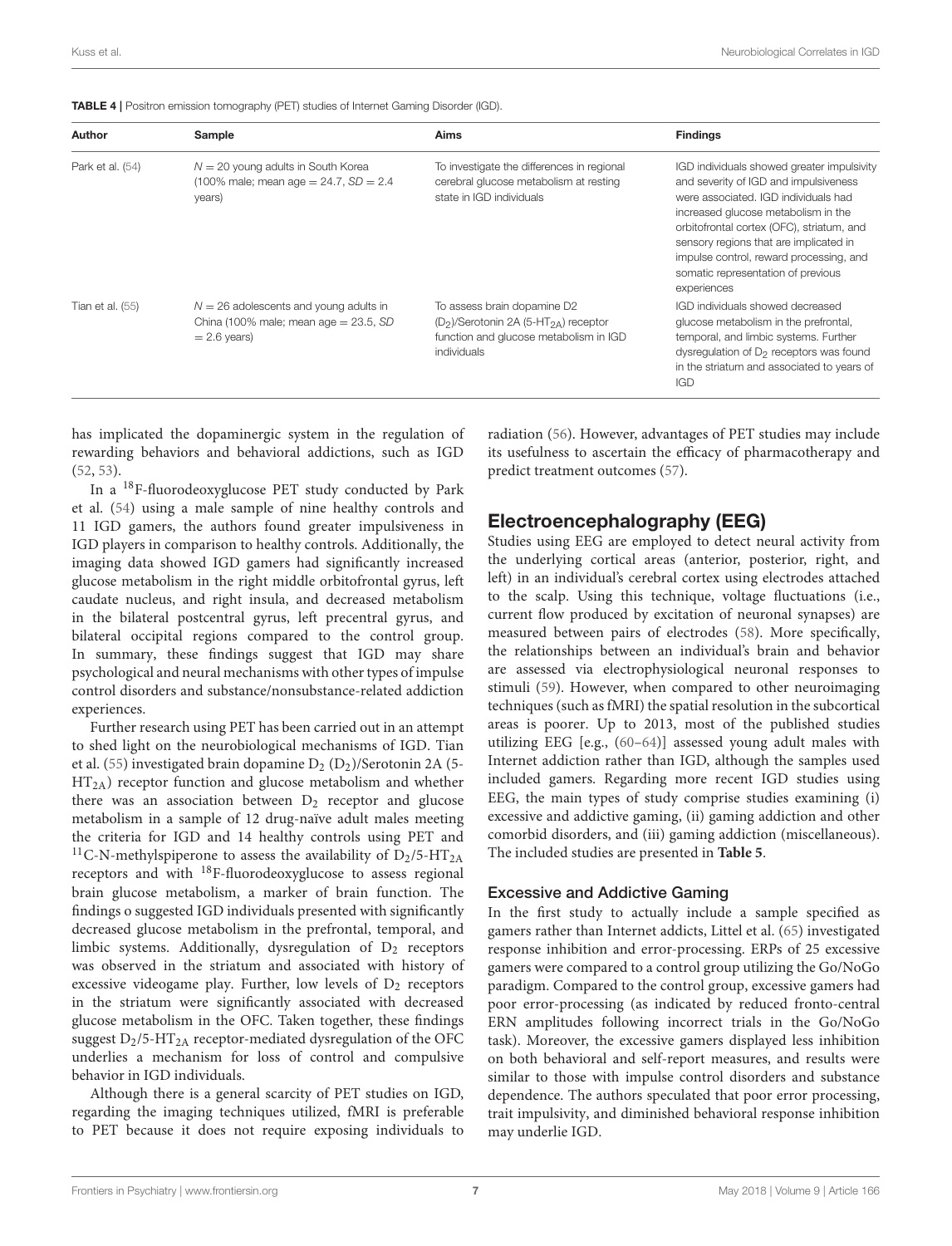<span id="page-8-0"></span>

| <b>TABLE 5</b>   EEG studies examining gaming addiction/Internet Gaming Disorder. |  |  |  |
|-----------------------------------------------------------------------------------|--|--|--|
|                                                                                   |  |  |  |

| Author             | Sample                                                                                                                                                                                                                                                               | Aims                                                                                                                                                     | <b>Findings</b>                                                                                                                                                                           |
|--------------------|----------------------------------------------------------------------------------------------------------------------------------------------------------------------------------------------------------------------------------------------------------------------|----------------------------------------------------------------------------------------------------------------------------------------------------------|-------------------------------------------------------------------------------------------------------------------------------------------------------------------------------------------|
| Littel et al. (65) | 25 excessive gamers (mean age 20.52<br>years; $SD = 2.95$ ) compared to 27<br>non-excessive gamers (mean age 21.42<br>years; $SD = 2.59$ ) in The Netherlands<br>(100% male)                                                                                         | To investigate response inhibition and<br>error-processing among excessive gamers<br>compared to casual gamers utilizing the<br>Go/NoGo paradigm         | Excessive gamers had poorer error-processing<br>and displayed less inhibition compared to<br>controls                                                                                     |
| Duven et al. (66)  | 14 pathological gamers (mean age 24.29<br>years; $SD = 5.84$ ) compared to 13 casual<br>gamers (mean age 23.31 years; $SD =$<br>3.01) in Germany (100% male)                                                                                                         | To investigate whether there is enhanced<br>motivational attention or tolerance effects<br>in IGD patients compared to casual<br>gamers                  | An attenuated P300 for IGD patients in<br>response to rewards compared to controls                                                                                                        |
| Park et al. (67)   | 26 patients with IGD (20 males; mean age<br>23.04 years; $SD = 4.15$ ) compared to 23<br>healthy controls (20 males; mean age<br>25.04 years; $SD = 4.29$ ) in South Korea                                                                                           | To examine dysfunctional information<br>processing among individuals with IGD<br>compared to controls                                                    | Those with IGD demonstrated a significant<br>reduction in response to the deviant tones in<br>the P300 amplitudes at the midline<br>centro-parietal electrode regions                     |
| Kim et al. (68)    | 20 patients with IGD (mean age 22.71<br>years; $SD = 5.47$ ) compared to 29 healthy<br>controls (mean age 23.97 years; $SD =$<br>4.36) in South Korea (100% male)                                                                                                    | To locate bio-markers associated with IGD<br>compared to controls                                                                                        | Those with IGD showed increased resting-state<br>EEG activity at baseline (delta and theta bands)                                                                                         |
| Kim et al. (69)    | 27 patients with IGD (24 males; mean age<br>26.5 years; $SD = 6.1$ ) compared to 24<br>with Obsessive-Compulsive Disorder (19<br>males; mean age 25.0 years; $SD = 5.7$ ),<br>and 26 healthy controls (18 males; mean<br>age 24.7 years; $SD = 4.7$ ) in South Korea | To compare the neurophysiological<br>correlates of altered response inhibition<br>among individuals with IGD and<br>obsessive-compulsive disorder (OCD). | The IGD group demonstrated a delayed<br>NoGo-N2 latency at the central electrode site<br>compared to controls.                                                                            |
| Son et al. (70)    | 34 patients with IGD (mean age 22.71<br>years; $SD = 5.47$ ) compared to 17 with<br>Alcohol Use Disorder (mean age 29.71<br>years; $SD = 4.88$ ), and 29 healthy controls<br>(mean age 23.88 years; $SD = 4.66$ ) in<br>South Korea (100% male)                      | To compare the resting-state QEEG<br>patterns among those with IGD, Alcohol<br>Use Disorder, and healthy controls                                        | IGD group had lower absolute beta power than<br>the other two groups. No significant<br>correlations between the IGD severity and<br>QEEG were found.                                     |
| Park et al. (48)   | 16 adolescents with IGD+ADHD (mean<br>age 14.6 years; $SD = 1.9$ ) compared to<br>15 adolescents with ADHD (mean age<br>13.7 years; $SD = 0.8$ ), and 15 adolescent<br>healthy controls (mean age 14.4 years; SD<br>$= 1.7$ ) in South Korea (100% male)             | To compare adolescent males with ADHD<br>and IGD, male ADHD-only, and a male<br>control group using QEEG                                                 | Compared to the ADHD-only group, the<br>IGD/ADHD group had lower relative delta<br>power and greater relative beta power in<br>temporal regions                                           |
| Youh et al. (71)   | 14 patients with IGD and Major Depressive<br>Disorder (MDD; mean age 20.00 years;<br>$SD = 5.9$ compared to 15 patients with<br>MDD (mean age 20.3 years; $SD = 5.5$ ) in<br>South Korea (100% male)                                                                 | To compare the neurobiological<br>differences between IGD+MDD patients<br>and MDD patients using QEEG                                                    | Compared to those with MDD-only,<br>inter-hemispheric coherence value for the alpha<br>band between Fp1-Fp2 electrodes was<br>significantly lower in those with IGD+MDD                   |
| Peng et al. (72)   | 16 patients with IGD (13 males; mean age<br>20.75 years; $SD = 0.36$ ) compared to 15<br>healthy controls (12 males; mean age<br>20.25 years; $SD = 0.4$ ) in China (100%)<br>male)                                                                                  | To examine the unconscious processing of<br>facial expressions among those with IGD<br>compared to controls using EEG                                    | Those with IGD exhibited decreased<br>amplitudes in ERP component N170 in<br>response to neutral expressions compared to<br>happy expressions in the happy-neutral<br>expressions context |

A study by Duven et al. [\(66\)](#page-12-18) examined whether enhanced motivational attention or tolerance effects are present in IGD patients. IGD patients ( $n = 14$ ) and a control group played a videogame during the recording of ERPs to assess reward processing. The findings demonstrated an attenuated P300 for IGD patients in response to rewards compared to controls. It was also reported that among IGD patients, the latency of N100 was prolonged and the amplitude of N100 was increased. The authors concluded that when playing videogames, tolerance effects are present in IGD patients.

Park et al. [\(67\)](#page-12-19) used EEG to examine dysfunctional information processing among individuals with IGD. More specifically, they investigated differences in the P300 component of the ERP while participants performed an auditory oddball task. Compared to controls, those with IGD demonstrated a significant reduction in response to the deviant tones in the P300 amplitudes at the midline centro-parietal electrode regions. The authors also reported a negative correlation between IGD severity and P300 amplitudes. It was concluded that the reduced P300 amplitudes may be a neurobiological marker for IGD.

Another study using EEG to try and locate bio-markers associated with IGD was that carried out by Kim et al. [\(68\)](#page-12-20). The study compared 20 IGD patients with healthy controls over a 6-month period. Using resting-state EEG, participants were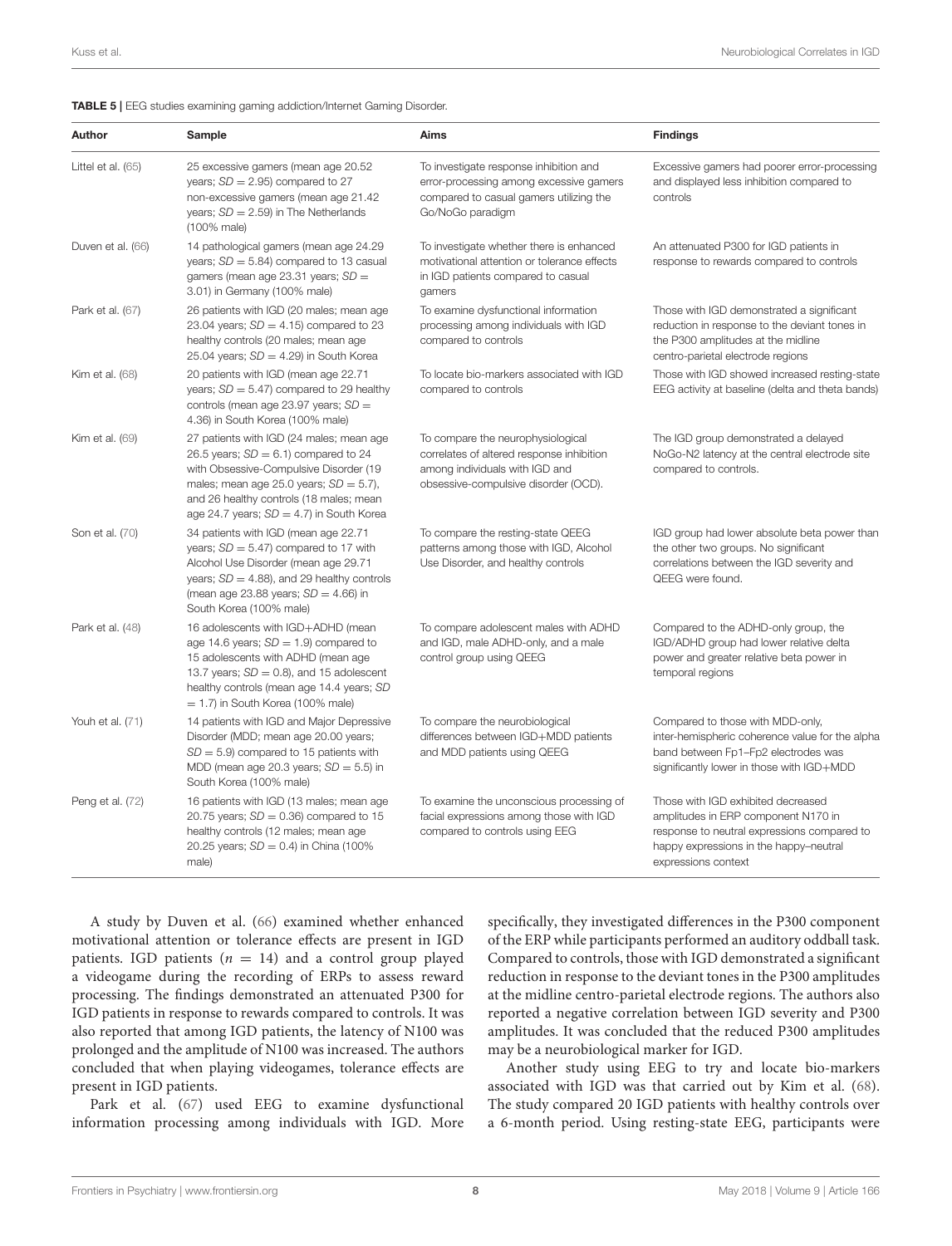scanned prior to and after treatment. Those with IGD showed increased resting-state EEG activity at baseline (delta and theta bands). After 6 months of treatment, increased delta band activity was normalized and significantly correlated with a reduction in IGD symptoms. It was also reported that higher absolute theta activity at baseline predicted a greater improvement in IGD addiction symptoms following treatment. The authors argued that the increased slow-wave activity represented a state neurophysiological marker for those with IGD.

#### Gaming Addiction and Other Comorbid Disorders

Kim et al. [\(69\)](#page-12-21) compared the neurophysiological correlates of altered response inhibition among individuals with IGD and obsessive-compulsive disorder (OCD). A total of 27 IGD patients, 24 OCD patients, and 26 healthy controls participated in a Go/NoGo task while undergoing EEG. The groups were compared on the N2-P3 complexes elicited during Go and NoGo task. The IGD group demonstrated a delayed NoGo-N2 latency at the central electrode site compared to controls. OCD patients had a smaller NoGo-N2 amplitude at the frontal electrode site than those with IGD. The authors concluded that prolonged NoGo-N2 latency may be as a marker of trait impulsivity in IGD and that reduced NoGo-N2 amplitude may be a differential neurophysiological feature between OCD from IGD in regard to compulsivity.

Son et al. [\(70\)](#page-12-22) compared the resting-state QEEG patterns among those with IGD ( $n = 34$ ), alcohol use disorder (AUD;  $n$  $=$  17), and healthy controls ( $n = 25$ ). Results demonstrated that the IGD group had lower absolute beta power than the other two groups. The AUD group had higher absolute delta power than the two other groups. No significant correlations between the IGD severity and QEEG were found. The authors suggested that lower absolute beta power may be a potential trait marker of IGD and that IGD was neurophysiologically distinct from AUD.

In a study by Park et al. [\(48\)](#page-12-3), the authors noted that IGD is often comorbid with attention deficit hyperactivity disorder (ADHD). Using quantitative electroencephalogram (QEEG) they compared three adolescent groups: males with ADHD and IGD  $(n = 16)$ , male ADHD-only  $(n = 15)$ , and a control group  $(n = 16)$ 15). Amongst other findings, results showed that compared to the ADHD-only group, the (i) IGD/ADHD group had lower relative delta power and greater relative beta power in temporal regions, (ii) intra-hemispheric coherence values for the bands between P4–O2 electrodes (i.e., delta, theta, alpha, and beta bands) were higher in IGD/ADHD group, and (iii) intra-hemispheric coherence values for the theta band between Fz–Cz and T4– T6 electrodes were higher in IGD/ADHD group. The authors concluded that ADHD adolescents appear to continuously play online videogames to unconsciously enhance attentional ability. They also speculated that "repetitive activation of brain reward and working memory systems during continuous gaming may result in an increase in neuronal connectivity within the parietooccipital and temporal regions for the ADHD/IGD group" (p. 514).

Youh et al. [\(71\)](#page-12-23) noted that IGD is comorbid with major depressive disorder (MDD). In a study utilizing QEEG, they compared the neurobiological differences between MDD without comorbidity (MDD-only;  $n = 15$ ) and MDD comorbid with IGD (MDD+IGD;  $n = 14$ ). EEG coherences were measured using a 21-channel digital EEG system and computed to assess synchrony in the frequency ranges of alpha and beta between 12 electrode site pairs. The results demonstrated that compared to those with MDD-only (i) inter-hemispheric coherence value for the alpha band between Fp1–Fp2 electrodes was significantly lower in those with IGD, (ii) intra-hemispheric coherence value for the alpha band between P3–O1 electrodes was higher in those with IGD, and (iii) intra-hemispheric coherence values for the beta band between F8–T4, T6–O2, and P4–O2 electrodes were higher in those with IGD. The authors concluded that excessive online gaming may lead to increased intra-hemisphere connectivity in the fronto-temporo-parieto-occipital areas.

#### Gaming Addiction (Miscellaneous)

One of the more unusual studies examining IGD with EEG is a study by Peng et al. [\(72\)](#page-12-24) who examined the unconscious processing of facial expressions among those with IGD. The authors claimed that "IGD is characterized by impairments in social communication and the avoidance of social contact. Facial expression processing is the basis of social communication" (p. 1). Consequently, they investigated how those with IGD process facial expressions. To examine the differences between the processing of subliminally presented facial expressions (happy, neutral, sad) with ERPs, those with IGD ( $n = 16$ ) and controls participated in a backward masking task. The findings showed those with IGD were slower than controls in response to both sad and neutral expressions in the sad–neutral context. The ERP results demonstrated those with IGD exhibited "decreased amplitudes in ERP component N170 (an index of early face processing) in response to neutral expressions compared to happy expressions in the happy–neutral expressions context, which might be due to their expectancies for positive emotional content" (p. 1). Controls exhibited similar N170 amplitudes in response to both sad and neutral expressions in the sad–neutral expressions context, and happy and neutral expressions in the happy–neutral expressions context. The authors concluded those with IGD have different unconscious neutral facial processing patterns compared to normal controls.

Examining the ten EEG studies as a whole, there is little similarity in any of the 10 studies except that they all have small sample sizes and all found significant differences between those with IGD and the control groups concerning the variable(s) under focus. Two studies reported those with IGD had lower inhibition compared to controls [\(65,](#page-12-17) [68\)](#page-12-20) but other than this, no other studies compared the same variables so little can be concluded from EEG studies.

# **DISCUSSION**

The research of neurobiological correlates in IGD is relevant particularly in light of the National Institute of Mental Health's (NIMH) support for establishing research domain criteria based on which mental disorders should be classified and may offer a solution to the ongoing debates in the IGD field [e.g., [\(5\)](#page-11-1)]. IGD neuroimaging is a nascent field that is developing at a fast pace, which has been highlighted by the present review. Taken together,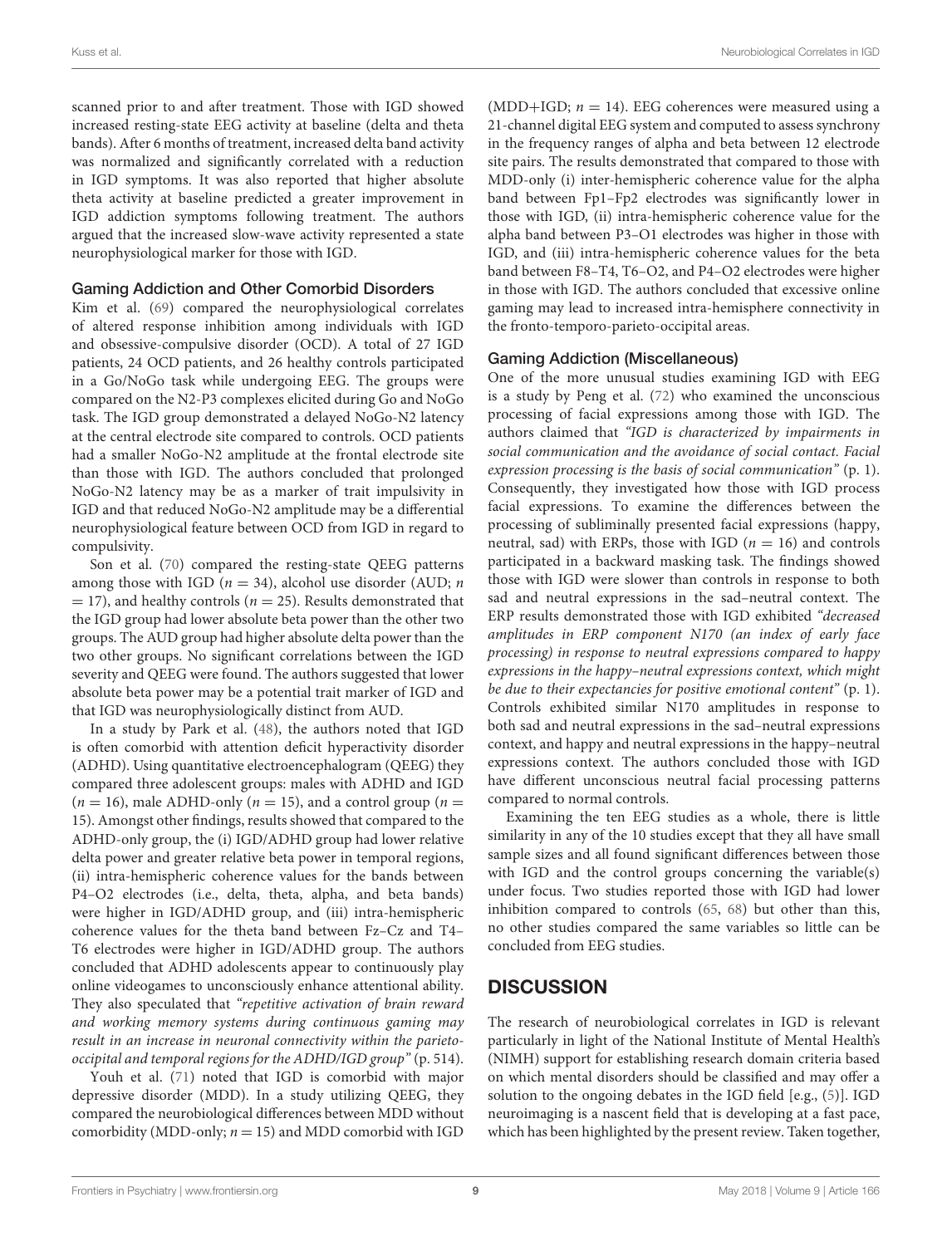the fMRI and rsfMRI studies presented indicate that there appear to be significant neurobiological differences between healthy controls and individuals with IGD. The included studies suggest gaming addicts have worse response-inhibition and emotion regulation, impaired PFC functioning and cognitive control, worse working memory and decision-making capabilities, decreased visual and auditory functioning, and a deficiency in their neuronal reward system. These deficiencies are similar to those found in individuals with substance-related addictions, suggesting that both substance-related and behavioral addictions share common predisposing factors and may be part of an addiction syndrome [\(73,](#page-12-25) [74\)](#page-12-26). For example, research in the context of alcohol abuse has found that P300 amplitudes are reduced in individuals who have an increased genetic risk for alcoholism [\(75,](#page-12-27) [76\)](#page-12-28). This may suggest that similar findings with reduced P300 amplitudes in individuals with IGD have an elevated genetic risk to developing addiction-related problems. Consequently, future research needs to assess possible genetic vulnerability for developing IGD-related problems to verify such conjecture. However, in the fMRI and rsfMRI studies, no differences were found in attention control and error processing between IGD individuals and healthy controls. Moreover, more brain activity was found in gaming addicts relative to healthy controls, suggesting an increased sensory-motor coordination in IGD. Recent research suggests that regular gaming may have therapeutic benefits and gaming can be used to improve a variety of cognitive and motor skills, and is successfully used in the training of professionals, such as soldiers and surgeons [\(77\)](#page-12-29).

Despite the invaluable contributions offered by neuroimaging studies on IGD, several limitations potentially compromising the generalizability of the results of these studies need to be highlighted. As the majority of these studies are cross-sectional, it is not possible to ascertain the causal relationships between IGD and the altered structures in the brain reported across these studies, particularly the VBM studies. Future research should adopt other research designs that help overcome these shortcomings. For example, further prospective studies are necessary to understand the roles of altered brain structures in the mechanism of IGD. In addition to this, further studies would benefit from larger sample sizes, as the presently reviewed studies were limited with regards to the number of participants that have been included. Another well-known problem in these studies is the use of generalized Internet addiction assessment tools to assess IGD [see [\(78\)](#page-12-30), for a review on the topic]. Finally, other major psychiatric disorders were excluded from most VBM studies, thus there is some inherent limitation regarding generalizing the results to subjects with IGD with other substance-use or psychiatric disorders.

Moreover, EEG is commonly used in experimental situations because of its generally non-invasive and unobtrusive nature.

#### **REFERENCES**

- <span id="page-10-0"></span>1. American Psychiatric Association. Diagnostic and Statistical Manual of Mental Disorders (DSM-5). Arlington, VA: American Psychiatric Association (2013).
- <span id="page-10-1"></span>2. Griffiths MD, van Rooij A, Kardefelt-Winther D, Starcevic V, Király O, Pallesen S, et al. Working towards an international consensus on criteria for

Another key strength of EEG studies is that they are all strictly controlled laboratory experiments that can identify causal relationships between the variables assessed. Overall, the EEG findings demonstrate that compared to control groups, gaming addicts have decreased P300 amplitudes and an increased P300 latency (reflecting attention allocation). These differences suggest that those with IGD have an impaired attention capacity or they are unable to adequately allocate attention. Findings of these studies also appear to be similar to EEG studies examining other more traditional addictions, such as those to alcohol and cocaine [e.g., [\(79](#page-12-31)[–81\)](#page-12-32)]. However, one of the key weaknesses in EEG research is that is unable to provide any direct insights into active transmitter systems of the brain when monitoring brain activity.

In a review of electrophysiological correlates of problematic Internet use, D'Hondt et al. [\(82\)](#page-12-33) noted that problematic internet use which often includes gaming is particularly associated with a reduction of inhibitory control and an increase in cuereactivity. The EEG literature demonstrates "that most studies have found that impaired self-control abilities (i.e., inhibition and error monitoring) are associated with underactivated frontal regions in problematic Internet users" (p. 64). Furthermore, they noted that some EEG studies in the area demonstrate alterations in the processing of emotional stimuli and Internetrelated cues, suggesting that "both reflective (top-down) and automatic/affective (bottom-up) systems, postulated by dualprocess models as being determinants in decision making, are impaired among [problematic internet users" (p. 64). Overall, the present EEG studies agree with these conclusions because EEG studies reviewed in this section indicate that the brains of those with IGD appear to be less efficient in information processing and response inhibition compared to controls. Consequently, such individuals have low impulse control, use increased cognitive resources to complete specific tasks, and appear to have impaired executive control, again demonstrating similarities with other more traditional addictions [\(79\)](#page-12-31).

In summary, the presented studies suggest that there may be a particular IGD pathophysiology, in support of the NIMH's advocacy of utilizing RDoC criteria for diagnosing mental disorders [\(24\)](#page-11-9). Future research should focus on replicating the reported findings in different cultural contexts, in support of a neurobiological basis of classifying IGD and related disorders.

# AUTHOR CONTRIBUTIONS

DK has reviewed, analyzed and written the sections of fMRI and rsfMRI and written the introduction, methods and discussion. MG has reviewed, analyzed and written the section on EEG and contributed to the full manuscript. HP has reviewed, analyzed and written the sections on VBM and PET and contributed to the full manuscript.

assessing Internet Gaming Disorder: a critical commentary on Petry et al. (2014). Addiction (2016) **111**:167–78. doi: [10.1111/add.13057](https://doi.org/10.1111/add.13057)

<span id="page-10-2"></span>3. Kuss DJ, Griffiths MD, Pontes HM. Chaos and confusion in DSM-5 diagnosis of Internet Gaming Disorder: issues, concerns, and recommendations for clarity in the field. J Behav Addict. (2016) **7**[:1–7. doi: 10.1556/2006.5.](https://doi.org/10.1556/2006.5.2016.062) 2016.062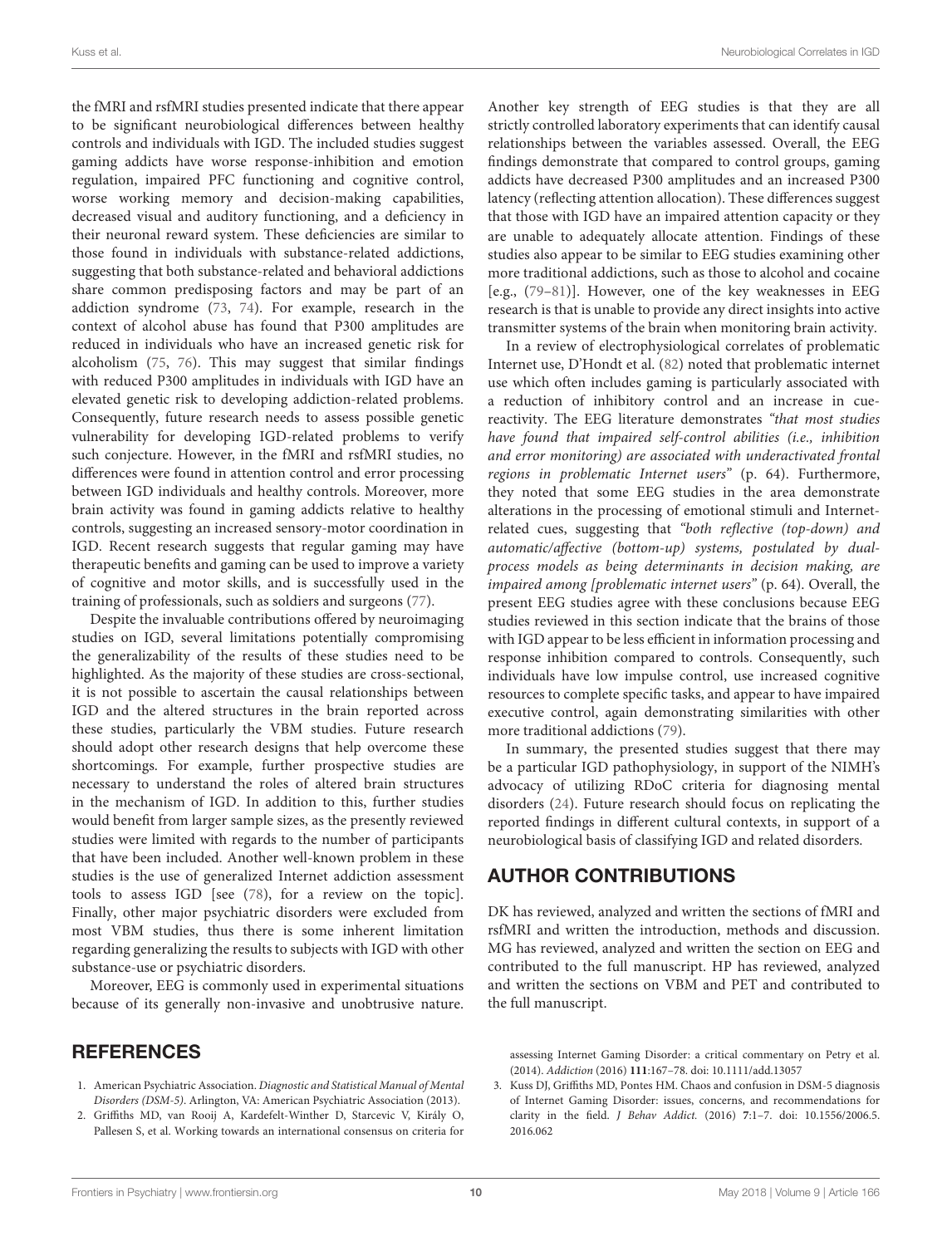- <span id="page-11-0"></span>4. Kardefelt-Winther D. A conceptual and methodological critique of Internet addiction research: towards a model of compensatory Internet use. Comput Hum Behav. (2014) **31**:351–4. doi: [10.1016/j.chb.2013.10.059](https://doi.org/10.1016/j.chb.2013.10.059)
- <span id="page-11-1"></span>5. Kuss DJ, Griffiths MD, Pontes HM. DSM-5 diagnosis of Internet Gaming Disorder: some ways forward in overcoming issues and concerns in the gaming studies field. J Behav Addict. (2017) **6**:133–41. doi: [10.1556/2006.6.2017.032](https://doi.org/10.1556/2006.6.2017.032)
- <span id="page-11-2"></span>6. Griffiths MD. Behavioural addiction and substance addiction should be defined by their similarities not their dissimilarities. Addiction (2017) **112**:1718–20. doi: [10.1111/add.13828](https://doi.org/10.1111/add.13828)
- <span id="page-11-3"></span>7. Starcevic V. Internet gaming disorder: inadequate diagnostic criteria wrapped in a constraining conceptual model: commentary on: chaos and confusion in DSM-5 diagnosis of Internet Gaming Disorder: issues, concerns, and recommendations for clarity in the field (Kuss et al. 2017). J Behav Addict. (2017) **6**:110–3. doi: [10.1556/2006.6.2017.012](https://doi.org/10.1556/2006.6.2017.012)
- <span id="page-11-4"></span>8. Kuss DJ, Griffiths MD. Intenet Addiction in Psychotherapy. Palgrave Pivot (2015). London.
- <span id="page-11-5"></span>9. Starfield B. Threads and yarns: weaving the tapestry of comorbidity. Ann Fam Med. (2006) **4**:101–3. doi: [10.1370/afm.524](https://doi.org/10.1370/afm.524)
- <span id="page-11-6"></span>10. Van Rooij AJ, Kardefelt-Winther D. Lost in the chaos: flawed literature should not generate new disorders: commentary on: chaos and confusion in DSM-5 diagnosis of Internet Gaming Disorder: issues, concerns, and recommendations for clarity in the field (Kuss et al.). J Behav Addict. (2017) **6**:128–32. doi: [10.1556/2006.6.2017.015](https://doi.org/10.1556/2006.6.2017.015)
- <span id="page-11-7"></span>11. Beranuy M, Carbonell X, Griffiths MD. A qualitative analysis of online gaming addicts in treatment. Int J Ment Health Addict. (2013) **11**:149–61. doi: [10.1007/s11469-012-9405-2](https://doi.org/10.1007/s11469-012-9405-2)
- 12. Frölich J, Lehmkuhl G, Orawa H, Bromba M, Wolf K, Görtz-Dorten A. Computer game misuse and addiction of adolescents in a clinically referred study sample. Comput Hum Behav. (2016) **55**:9–15. doi: [10.1016/j.chb.2015.08.043](https://doi.org/10.1016/j.chb.2015.08.043)
- 13. Kuss DJ. 'I can't do it by myself' an IPA of clients seeking psychotherapy for their MMORPG addiction. In: Bishop J, editor. Psychological and Social Implications Surrounding Internet and Gaming Addiction. Hershey, PA: IGI Global. (2015). p. 78–110.
- 14. Kuss DJ, Lopez-Fernandez O. Internet addiction and problematic Internet use: a systematic review of clinical research. World J Psychiatry (2016) **6**:143–76. doi: [10.5498/wjp.v6.i1.143](https://doi.org/10.5498/wjp.v6.i1.143)
- 15. Li W, Garland EL, O'Brien JE, Tronnier C, McGovern P, Anthony B, et al. Mindfulness-oriented recovery enhancement for video game addiction in emerging adults: preliminary findings from case reports. Int J Ment Health Addict. (2017) 1–18. doi: [10.1007/s11469-017-9765-8](https://doi.org/10.1007/s11469-017-9765-8)
- 16. Li H, Wang S. The role of cognitive distortion in online game addiction among Chinese adolescents. Child Youth Serv Rev. (2013) **35**:1468–75. doi: [10.1016/j.childyouth.2013.05.021](https://doi.org/10.1016/j.childyouth.2013.05.021)
- 17. Shek D, Tang V, Lo CY. Evaluation of an internet addiction treatment. Adolescence (2009) **44**:359–73.
- 18. Su W, Fang X, Miller JK, Wang Y. Internet-based intervention for the treatment of online addiction for college students in China: a pilot study of the Healthy Online Self-helping Center. Cyberpsychol Behav Soc Netw. (2011) **14**:497–503. doi: [10.1089/cyber.2010.0167](https://doi.org/10.1089/cyber.2010.0167)
- 19. Torres-Rodriguez A, Griffiths MD, Carbonell X. The treatment of Internet Gaming Disorder: a brief overview of the PIPATIC program. Int J Ment Health Addict. [\(2017\) 1–16. doi: 10.1007/s11469-017-](https://doi.org/10.1007/s11469-017-9825-0) 9825-0
- 20. Torres-Rodriguez A, Griffiths MD, Carbonell X, Farriols-Hernando N, Torres-Jimenez E. Internet gaming disorder treatment: a case study evaluation of four adolescent problematic gamers. Int J Ment Health Addicti. (2017) 1–12. doi: [10.1007/s11469-017-9845-9](https://doi.org/10.1007/s11469-017-9845-9)
- 21. Voss A, Cash H, Hurdiss S, Bishop F, Klam WP, Doan AP. Case report: internet Gaming Disorder associated with pornography use. Yale J Biol Med. (2015) **88**:319–24.
- 22. Young KS. Treatment outcomes using CBT-IA with Internet-addicted patients. J Behav Addict. (2013) **2**:209–15. doi: [10.1556/JBA.2.2013.4.3](https://doi.org/10.1556/JBA.2.2013.4.3)
- <span id="page-11-8"></span>23. Kim JU. The effect of a R/T group counseling program on the Internet addiction level and self-esteem of Internet addiction in university students. Int J Real Ther. (2008) **27**:4–12.
- <span id="page-11-9"></span>24. National Institute of Mental Health Research Domain Criteria (RoDC). (2011). Available online at: [https://www.nimh.nih.gov/research-priorities/](https://www.nimh.nih.gov/research-priorities/rdoc/index.shtml) [rdoc/index.shtml](https://www.nimh.nih.gov/research-priorities/rdoc/index.shtml) (Accessed December 10, 2017).
- <span id="page-11-10"></span>25. Kuss DJ, Griffiths MD. Internet and gaming addiction: a systematic literature review of neuroimaging studies. Brain Sci. (2012) **2**:347–74. doi: [10.3390/brainsci2030347](https://doi.org/10.3390/brainsci2030347)
- <span id="page-11-11"></span>26. Huettel SA, Song AW, McCarthy G. Functional Magnetic Resonance Imaging. 2nd ed. Sunderland, MA: Sinauer (2008).
- <span id="page-11-12"></span>27. Dieter J, Hill H, Sell M, Reinhard I, Vollstadt-Klein S, Kiefer F, et al. Avatar's neurobiological traces in the self-concept of Massively Multiplayer Online Role-Playing Game (MMORPG) addicts. Behav Neurosci. (2015) **129**:8–17. doi: [10.1037/bne0000025](https://doi.org/10.1037/bne0000025)
- <span id="page-11-14"></span>28. Ding WN, Sun JH, Sun YW, Chen X, Zhou Y, Zhuang ZG, et al. Trait impulsivity and impaired prefrontal impulse inhibition function in adolescents with internet gaming addiction revealed by a Go/No-Go fMRI study. Behav Brain Funct. (2014) **10**[:1744–9081. doi: 10.1186/1744-9081-](https://doi.org/10.1186/1744-9081-10-20) 10-20
- <span id="page-11-16"></span>29. Luijten M, Meerkerk GJ, Franken IH, van de Wetering BJ, Schoenmakers TM. An fMRI study of cognitive control in problem gamers. Psychiatry Res. (2015) **231**:262–8. doi: [10.1016/j.pscychresns.2015.01.004](https://doi.org/10.1016/j.pscychresns.2015.01.004)
- <span id="page-11-13"></span>30. Sun Y, Sun J, Zhou Y, Ding W, Chen X, Zhuang Z, et al. Assessment of in vivo microstructure alterations in gray matter using DKI in internet gaming addiction. Behav Brain Funct. (2014) **10**:37. doi: [10.1186/1744-9081-10-37](https://doi.org/10.1186/1744-9081-10-37)
- <span id="page-11-15"></span>31. Zhang S, Li CS. Functional networks for cognitive control in a stop signal task: independent component analysis. Hum Brain Mapp. (2012) **33**:89–104. doi: [10.1002/hbm.21197](https://doi.org/10.1002/hbm.21197)
- <span id="page-11-17"></span>32. Buckner RL, Krienen FM, Yeo BTT. Opportunities and limitations of intrinsic functional connectivity MRI. Nat Neurosci. (2013) **16**:832–7. doi: [10.1038/nn.3423](https://doi.org/10.1038/nn.3423)
- <span id="page-11-18"></span>33. Hahn T, Notebaert KH, Dresler T, Kowarsch L, Reif A, Fallgatter AJ. Linking online gaming and addictive behavior: converging evidence for a general reward deficiency in frequent online gamers. Front Behav Neurosci. (2014) **8**:385. doi: [10.3389/fnbeh.2014.00385](https://doi.org/10.3389/fnbeh.2014.00385)
- <span id="page-11-20"></span>34. Xiao L, Dong G, Wang Q, Du X. Abnormal gray matter and white matter volume in 'Internet gaming addicts'. Addict Behav. (2014) **40**:137–43. doi: [10.1016/j.addbeh.2014.09.010](https://doi.org/10.1016/j.addbeh.2014.09.010)
- <span id="page-11-23"></span>35. Lin X, Jia X, Zang YF, Dong G. Frequency-dependent changes in the amplitude of low-frequency fluctuations in Internet Gaming Disorder. Front Psychol. (2015) **6**:1471. doi: [10.3389/fpsyg.2015.01471](https://doi.org/10.3389/fpsyg.2015.01471)
- <span id="page-11-21"></span>36. Xing L, Yuan K, Bi Y, Yin J, Cai C, Feng D, et al. Reduced fiber integrity and cognitive control in adolescents with Internet Gaming Disorder. Brain Res. (2014) **24**:109–17. doi: [10.1016/j.brainres.2014.08.044](https://doi.org/10.1016/j.brainres.2014.08.044)
- 37. Yuan K, Jin C, Cheng P, Yang X, Dong T, Bi Y, et al. Amplitude of low frequency fluctuation abnormalities in adolescents with online gaming addiction. PLoS ONE (2013) **8**:e78708. doi: [10.1371/journal.pone.0078708](https://doi.org/10.1371/journal.pone.0078708)
- <span id="page-11-22"></span>38. Yuan K, Yu D, Cai C, Feng D, Li Y, Bi, Y, et al. Frontostriatal circuits, resting state functional connectivity and cognitive control in Internet Gaming Disorder. Addict Biol. (2017) **22**:813–22. doi: [10.1111/adb.12348](https://doi.org/10.1111/adb.12348)
- <span id="page-11-19"></span>39. Wang Y, Yin Y, Sun YW, Zhou Y, Chen X, Ding WN, et al. Decreased prefrontal lobe interhemispheric functional connectivity in adolescents with Internet Gaming Disorder: a primary study using resting-state fMRI. PLoS ONE (2015) **10**:e0118733. doi: [10.1371/journal.pone.0118733](https://doi.org/10.1371/journal.pone.0118733)
- <span id="page-11-24"></span>40. Ashburner J, Friston, KJ. Voxel-Based Morphometry—the methods. Neuroimage (2000) **11**:805–21. doi: [10.1006/nimg.2000.0582](https://doi.org/10.1006/nimg.2000.0582)
- <span id="page-11-25"></span>41. Palaus M, Marrón EM, Viejo-Sobera R, Redolar-Ripoll D. Neural basis of video gaming: a systematic review. Front Hum Neurosci. (2017) **11**:248. doi: [10.3389/fnhum.2017.00248](https://doi.org/10.3389/fnhum.2017.00248)
- <span id="page-11-26"></span>42. Lee D, Namkoong K, Lee J, and Jung YC. Abnormal gray matter volume and impulsivity in young adults with Internet gaming disorder. Addict Biol. (2017) **8**:12552. doi: [10.1111/adb.12552](https://doi.org/10.1111/adb.12552)
- <span id="page-11-27"></span>43. Du X, Qi X, Yang Y, Du G, Gao P, Zhang Y, et al. Altered structural correlates of impulsivity in adolescents with internet gaming disorder. Front Hum Neurosci. (2016) **10**:4. doi: [10.3389/fnhum.2016.00004](https://doi.org/10.3389/fnhum.2016.00004)
- <span id="page-11-28"></span>44. Ko C-H, Hsieh T-J, Wang P-W, Lin W-C, Yen C-F, Chen C-S, et al. Altered gray matter density and disrupted functional connectivity of the amygdala in adults with Internet gaming disorder. Prog Neuropsychopharmacol Biol Psychiatry (2015) **57**:185–92. doi: [10.1016/j.pnpbp.2014.11.003](https://doi.org/10.1016/j.pnpbp.2014.11.003)